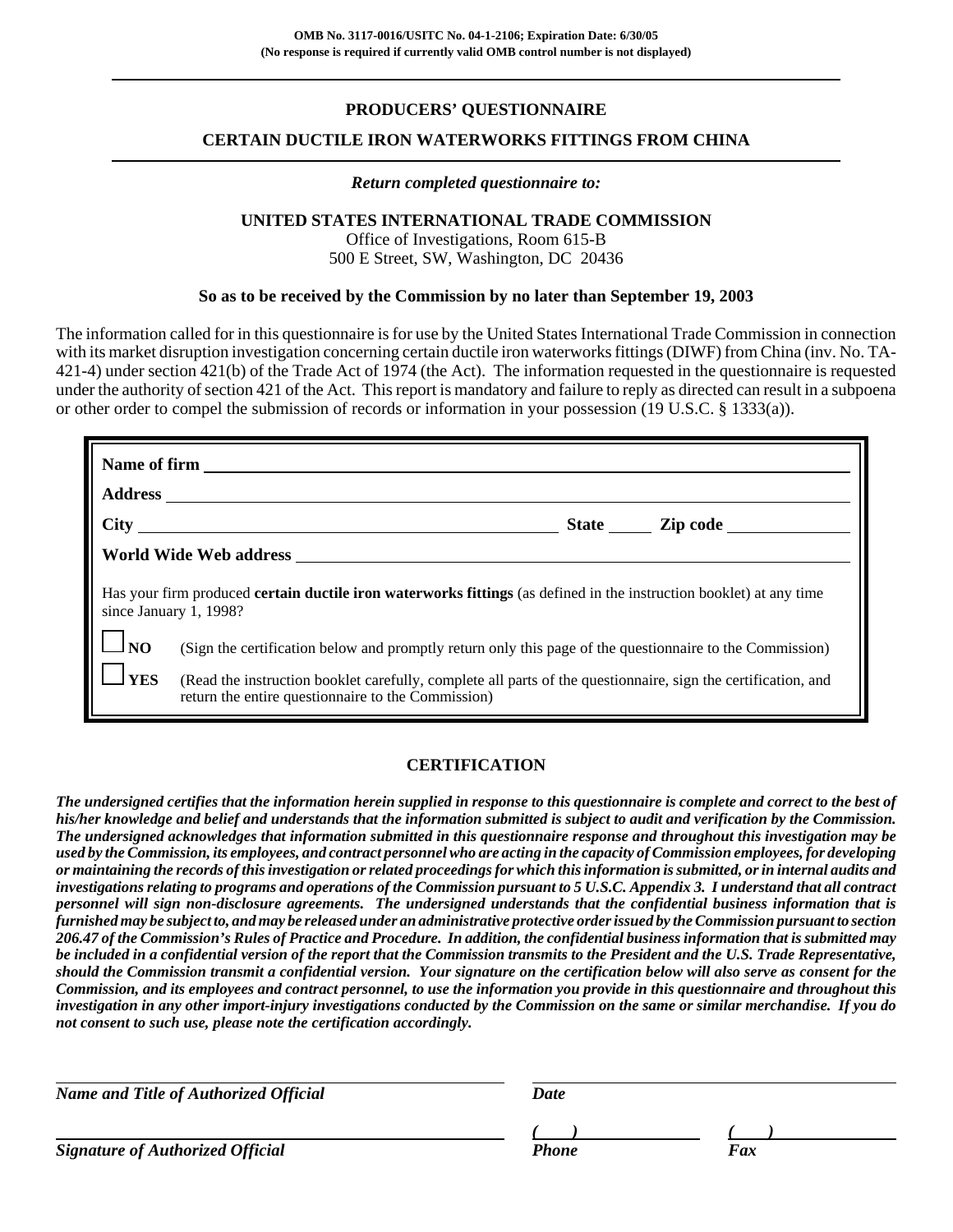### **PART I.--GENERAL QUESTIONS**

The questions in this questionnaire have been reviewed with market participants to ensure that issues of concern are adequately addressed and that data requests are sufficient, meaningful, and as limited as possible. Public reporting burden for this questionnaire is estimated to average 35 hours per response, including the time for reviewing instructions, searching existing data sources, gathering the data needed, and completing and reviewing the questionnaire. Send comments regarding the accuracy of this burden estimate or any other aspect of this collection of information, including suggestions for reducing the burden, to the Office of Investigations, U.S. International Trade Commission, 500 E Street, SW, Washington, DC 20436.

I-1. Please report below the actual number of hours required and the cost to your firm of preparing the reply to this questionnaire and completing the form.

|                        | dollars<br>hours                                                                                                                                                                                                                              |                               |
|------------------------|-----------------------------------------------------------------------------------------------------------------------------------------------------------------------------------------------------------------------------------------------|-------------------------------|
|                        | Provide the name and address of establishment(s) covered by this questionnaire (see page 3 of the<br>instruction booklet for reporting guidelines). If your firm is publicly traded, please specify the<br>stock exchange and trading symbol. |                               |
|                        |                                                                                                                                                                                                                                               |                               |
| $\Box$ No<br>Firm name | Is your firm owned, in whole or in part, by any other firm?<br>$\Gamma$ Yes--List the following information.<br>Address                                                                                                                       | <b>Extent of</b><br>ownership |
| Support                | Do you support or oppose the petition? Please explain.<br>$\Box$ Take no position<br>$\Box$ Oppose                                                                                                                                            |                               |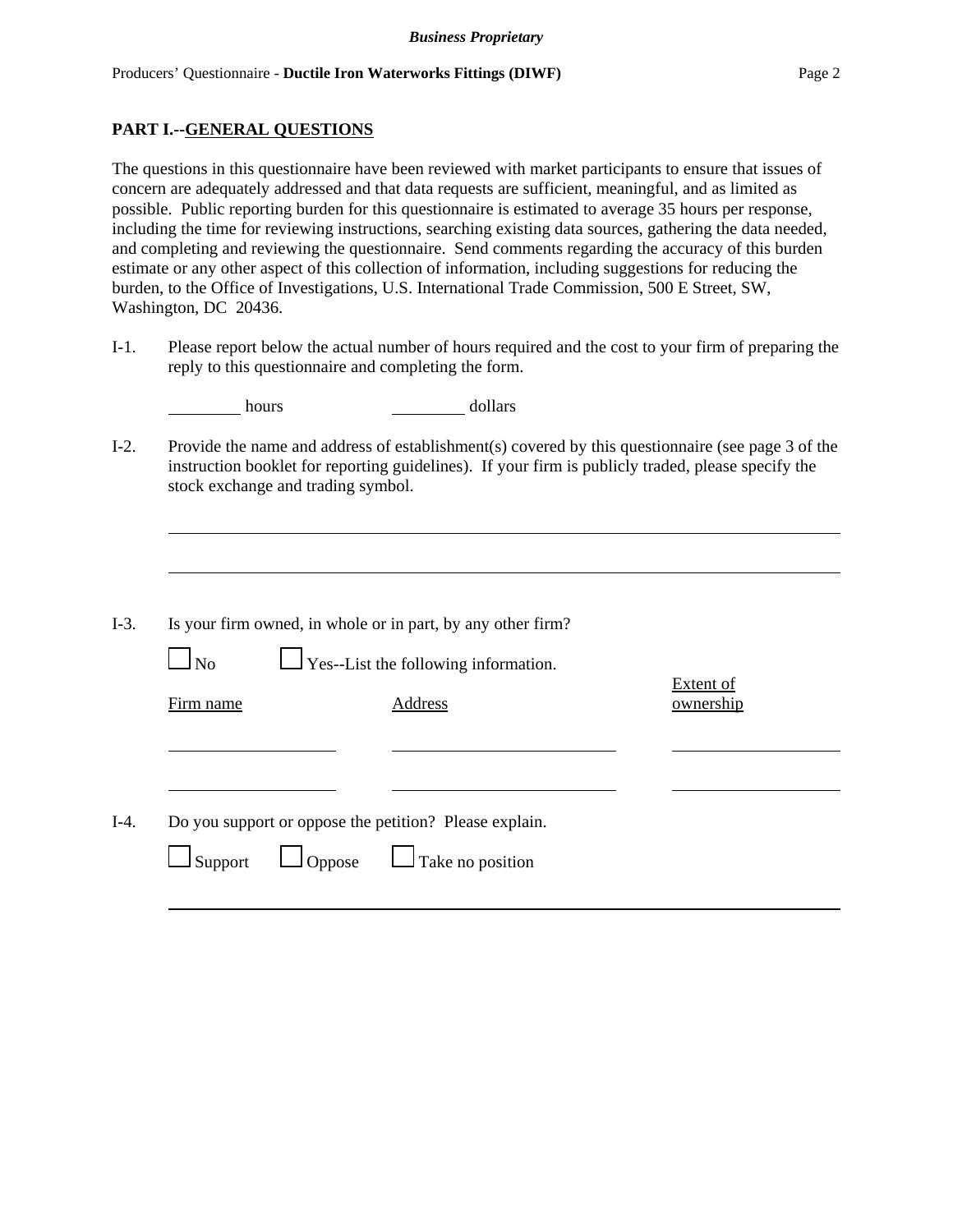#### **PART I.--GENERAL QUESTIONS--***Continued*

| $I-5.$ | Does your firm have any related firms, either domestic or foreign, which are engaged in<br>importing DIWF from China into the United States or which are engaged in exporting DIWF<br>from China to the United States? |         |             |  |  |  |  |  |
|--------|------------------------------------------------------------------------------------------------------------------------------------------------------------------------------------------------------------------------|---------|-------------|--|--|--|--|--|
|        | $\Box$ No<br>$\Box$ Yes--List the following information.                                                                                                                                                               |         |             |  |  |  |  |  |
|        | Firm name                                                                                                                                                                                                              | Address | Affiliation |  |  |  |  |  |
|        |                                                                                                                                                                                                                        |         |             |  |  |  |  |  |

I-6. Does your firm have any related firms, either domestic or foreign, which are engaged in the production of DIWF?

| N <sub>0</sub> | $\Box$ Yes--List the following information. |             |
|----------------|---------------------------------------------|-------------|
| Firm name      | Address                                     | Affiliation |
|                |                                             |             |

### **PART II.--TRADE AND RELATED INFORMATION**

 $\Box$ 

Further information on this part of the questionnaire can be obtained from Fred Ruggles(202-205-3187; email: fruggles@usitc.gov). **Supply all data requested on a calendar-year basis.**

II-1. Who should be contacted regarding the requested trade and related information?

Company contact:

 $\Box$ 

Name and title

Phone No. **E**-mail address

II-2. Has your firm experienced any plant openings, relocations, expansions, acquisitions, consolidations, closures, or prolonged shutdowns because of strikes or equipment failure; curtailment of production because of shortages of materials; or any other change in the character of your operations or organization relating to the production of DIWF since January 1, 1998?

| $\Box$ No |  | Yes--Supply details as to the time, nature, and significance of such changes. |  |
|-----------|--|-------------------------------------------------------------------------------|--|
|-----------|--|-------------------------------------------------------------------------------|--|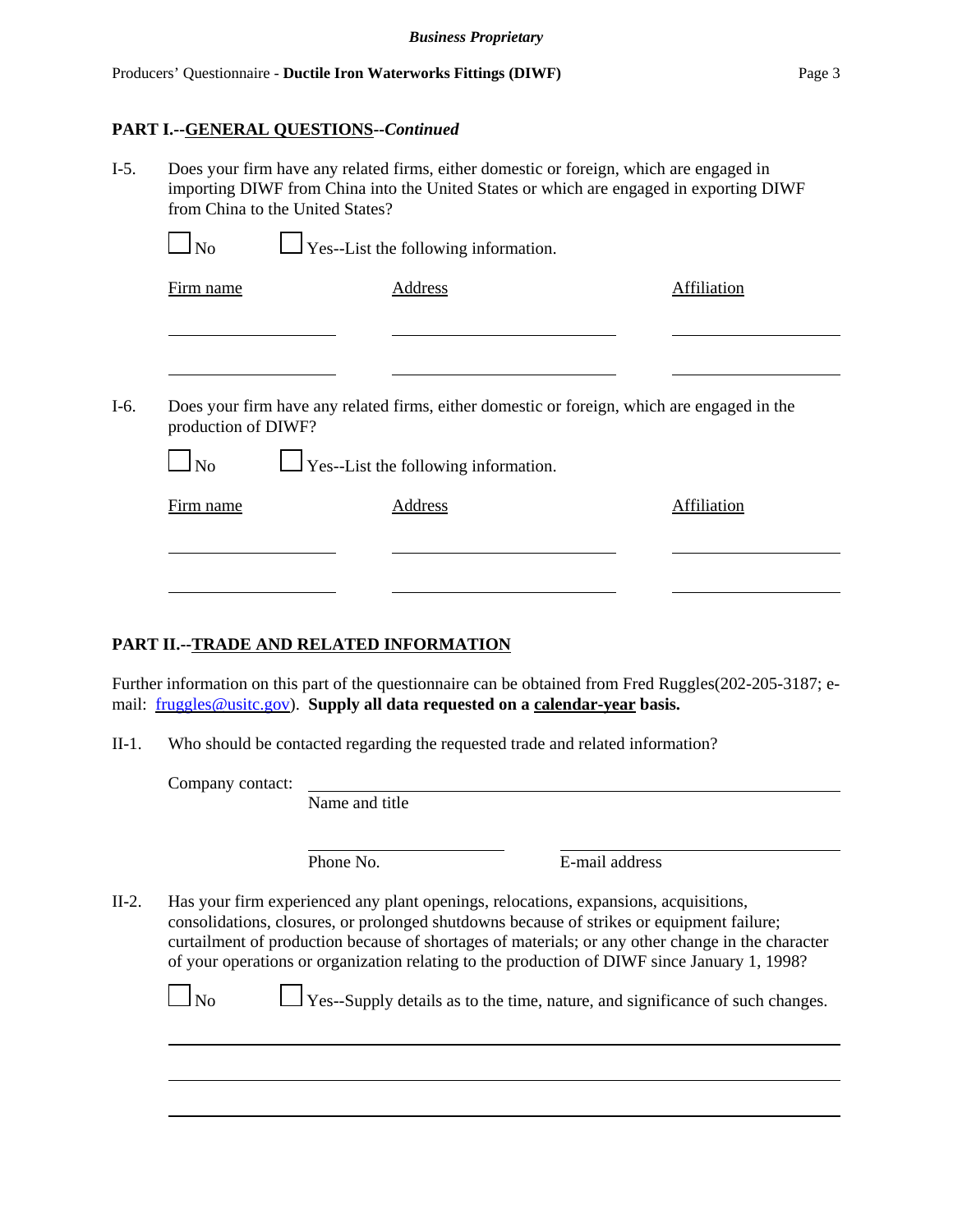# **PART II.--TRADE AND RELATED INFORMATION--***Continued*

| $II-3.$ | Does your firm produce other products on the same equipment and machinery used in the<br>production of DIWF? |                                                                                                                                                         |  |  |  |  |  |
|---------|--------------------------------------------------------------------------------------------------------------|---------------------------------------------------------------------------------------------------------------------------------------------------------|--|--|--|--|--|
|         | $\log$                                                                                                       | $\Gamma$ Yes--List the following information.                                                                                                           |  |  |  |  |  |
|         | Product                                                                                                      | Basis for allocation of capacity data                                                                                                                   |  |  |  |  |  |
|         |                                                                                                              |                                                                                                                                                         |  |  |  |  |  |
| $II-4.$ |                                                                                                              | Please describe the constraint(s) that set the limit(s) on your production capabilities.                                                                |  |  |  |  |  |
|         |                                                                                                              |                                                                                                                                                         |  |  |  |  |  |
| $II-5.$ | to produce DIWF?                                                                                             | Does your firm produce other products using the same production and related workers employed                                                            |  |  |  |  |  |
|         | $\log$                                                                                                       | $\Box$ Yes--List the following information.                                                                                                             |  |  |  |  |  |
|         | Product                                                                                                      | Basis for allocation of employment data                                                                                                                 |  |  |  |  |  |
|         |                                                                                                              |                                                                                                                                                         |  |  |  |  |  |
| $II-6.$ |                                                                                                              | Since January 1, 1998, has your firm been involved in a toll agreement (see definition in the<br>instruction booklet) regarding the production of DIWF? |  |  |  |  |  |
|         | $\Box_{\text{No}}$                                                                                           | Yes--Name firm:<br><u> 1980 - Andrea Station Books, amerikansk politik (</u>                                                                            |  |  |  |  |  |
| $II-7.$ |                                                                                                              | Does your firm produce DIWF in a foreign trade zone (FTZ)?                                                                                              |  |  |  |  |  |
|         | $\Box$ No                                                                                                    |                                                                                                                                                         |  |  |  |  |  |
| $II-8.$ |                                                                                                              | Since January 1, 1998, has your firm imported DIWF?                                                                                                     |  |  |  |  |  |
|         | $\mathbf{I}_{\mathrm{No}}$                                                                                   | Yes--COMPLETE AND RETURN THE ENCLOSED IMPORTERS'<br><b>OUESTIONNAIRE</b>                                                                                |  |  |  |  |  |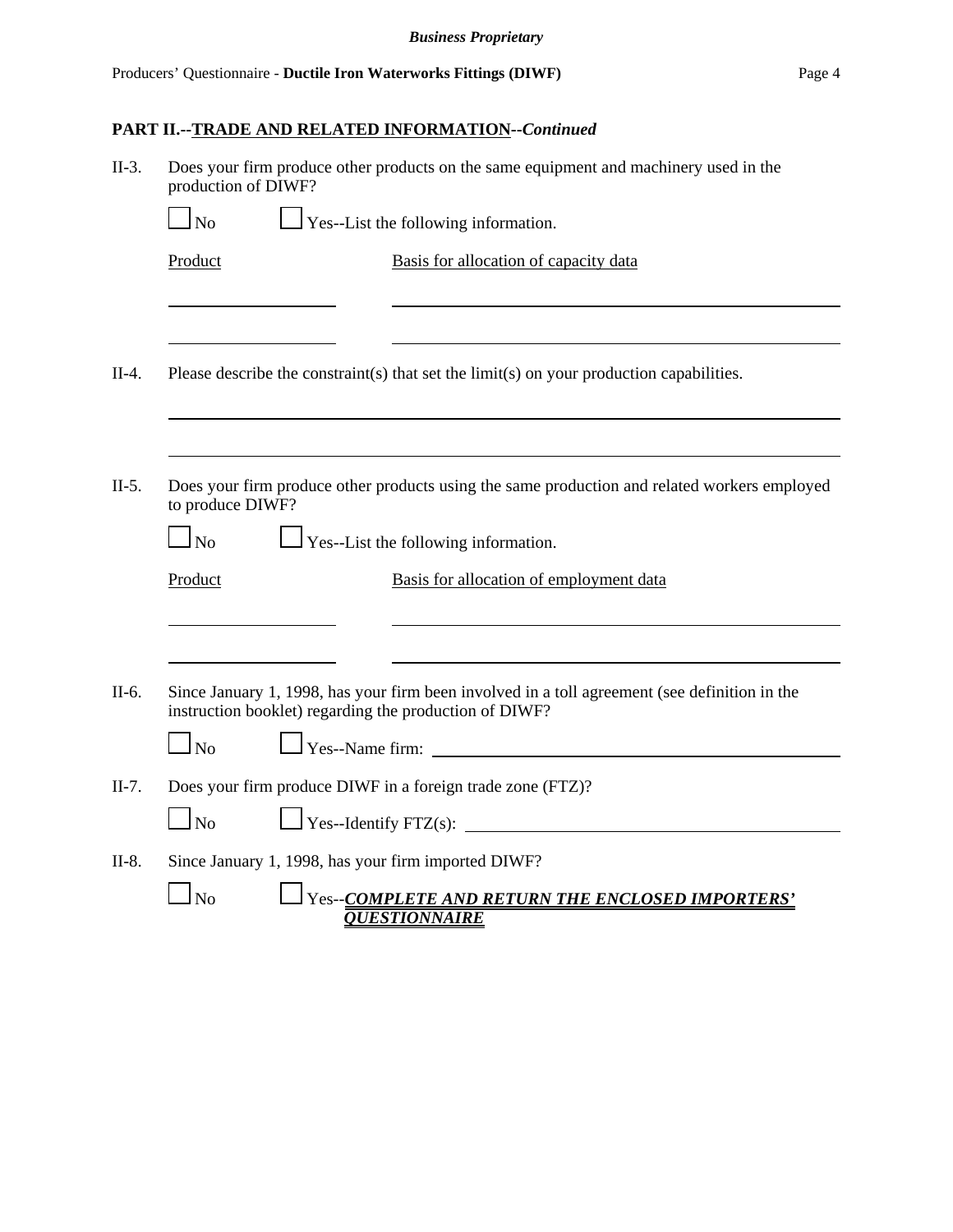#### **PART II.--TRADE AND RELATED INFORMATION--***Continued*

II-9. **SHIPMENT TYPE**.-- Report your firm's U.S. shipments of DIWF produced in your U.S. establishment(s), by types, for calendar year 2002. Please note that data should reconcile with U.S. shipments reported in section II-12.

|                         | <b>Quantity (short tons)</b> | Value (\$1,000) |
|-------------------------|------------------------------|-----------------|
| <b>Compact DIWF</b>     |                              |                 |
| <b>Full-bodied DIWF</b> |                              |                 |

II-10. a) Please identify the DIWF products produced by your firm, as follows:

|                                                                 | Compact | Full-bodied |
|-----------------------------------------------------------------|---------|-------------|
| Size (nominal diameter in inches) $\dots$ _________ to ________ |         | tο          |
|                                                                 |         |             |
| Waterworking pressure (pounds PSI).                             |         |             |

II-11. Are there any types of DIWF that U.S. manufacturers do not currently produce (or during the period of investigation did not produce), which must be imported into the U.S. market from China or other countries? When considering "types" consider physical composition, method of manufacture, specification standards, size, or any other key characteristics such that it is "frequently" used for different end-uses than those produced in the U.S.

 $\Box$  No  $\Box$  Yes-- (a) Please identify the product(s) (including type and size), their uses, and sources:

Not produced Not produced in commercial quantities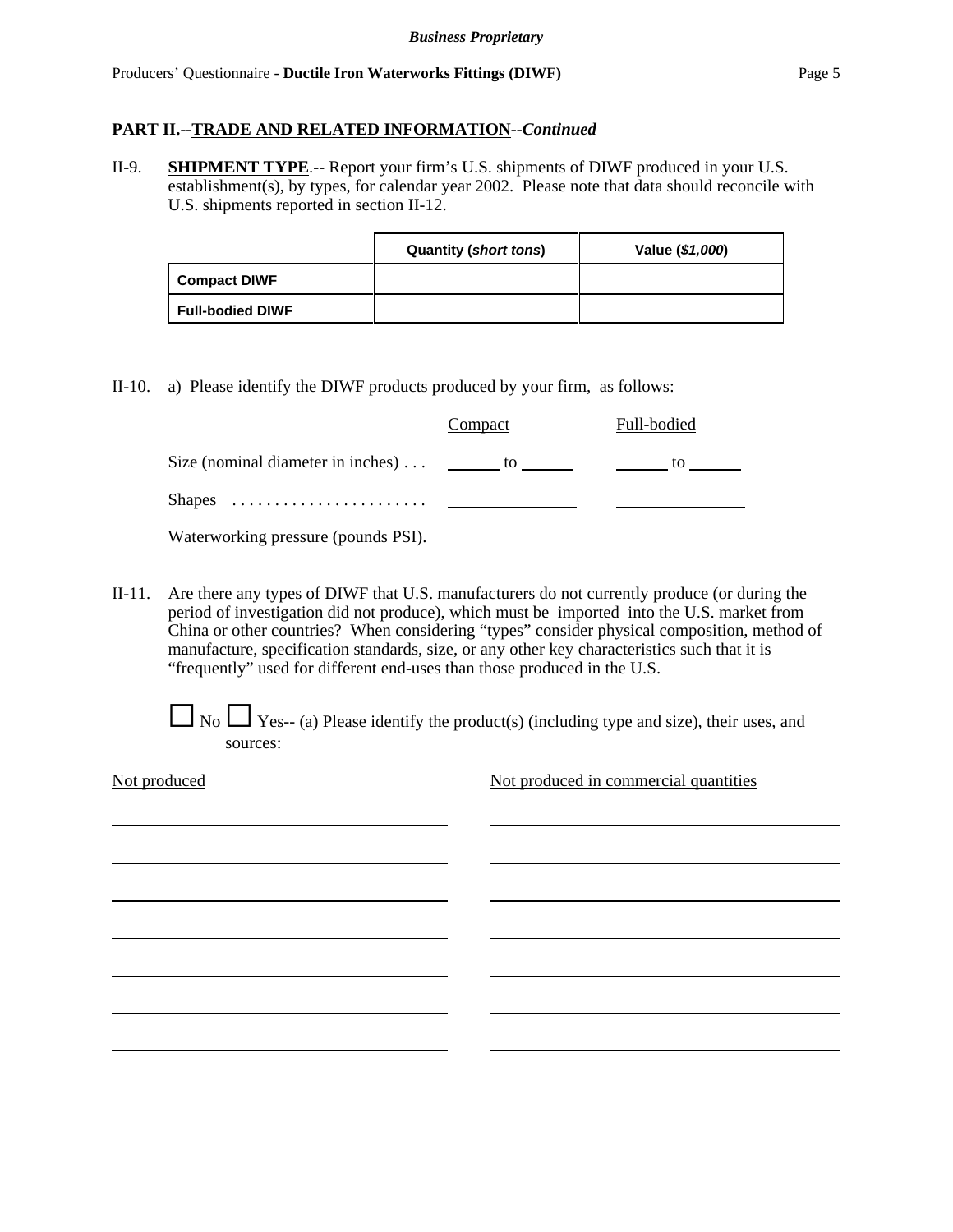.

### **PART II.--TRADE AND RELATED INFORMATION--***Continued*

II-12. **DIWF**.-- Report your firm's production capacity, production, shipments, inventories, and employment related to the production of DIWF in your U.S. establishment(s) during the specified periods. (See definitions in the instruction booklet.)

| (Quantity in short tons, value in \$1,000)                                                              |                                       |      |      |      |                  |         |      |
|---------------------------------------------------------------------------------------------------------|---------------------------------------|------|------|------|------------------|---------|------|
|                                                                                                         | <b>Calendar years</b><br>January-June |      |      |      |                  |         |      |
| <b>Item</b>                                                                                             | 1998                                  | 1999 | 2000 | 2001 | 2002             | 2002    | 2003 |
| <b>AVERAGE PRODUCTION CAPACITY (quantity)</b>                                                           |                                       |      |      |      |                  |         |      |
| <b>BEGINNING-OF-PERIOD INVENTORIES(quantity)</b>                                                        |                                       |      |      |      |                  |         |      |
| <b>PRODUCTION</b> ( <i>quantity</i> ) <sup>1</sup>                                                      |                                       |      |      |      |                  |         |      |
| <b>U.S. SHIPMENTS:</b>                                                                                  |                                       |      |      |      |                  |         |      |
| <b>Commercial shipments:</b>                                                                            |                                       |      |      |      |                  |         |      |
| Quantity of commercial shipments                                                                        |                                       |      |      |      |                  |         |      |
| Value of commercial shipments                                                                           |                                       |      |      |      |                  |         |      |
| Internal consumption:                                                                                   |                                       |      |      |      |                  |         |      |
| Quantity of internal consumption                                                                        |                                       |      |      |      |                  |         |      |
| Value <sup>1</sup> of internal consumption                                                              |                                       |      |      |      |                  |         |      |
| <b>Transfers to related firms:</b>                                                                      |                                       |      |      |      |                  |         |      |
| Quantity of transfers to related firms                                                                  |                                       |      |      |      |                  |         |      |
| Value <sup>1</sup> of transfers to related firms                                                        |                                       |      |      |      |                  |         |      |
| <b>EXPORT SHIPMENTS:2</b>                                                                               |                                       |      |      |      |                  |         |      |
| Quantity of export shipments                                                                            |                                       |      |      |      |                  |         |      |
| Value of export shipments                                                                               |                                       |      |      |      |                  |         |      |
| END-OF-PERIOD INVENTORIES <sup>3</sup> (quantity)                                                       |                                       |      |      |      |                  |         |      |
| <b>U.S. COMMERCIAL SHIPMENTS TO:</b><br>Waterworks houses (quantity)                                    |                                       |      |      |      |                  |         |      |
| Other distributors (quantity)                                                                           |                                       |      |      |      |                  |         |      |
| End users (quantity)                                                                                    |                                       |      |      |      |                  |         |      |
| <b>AVERAGE NUMBER OF PRWs</b>                                                                           |                                       |      |      |      |                  |         |      |
| <b>HOURS WORKED BY PRWs (1,000 hours)</b>                                                               |                                       |      |      |      |                  |         |      |
| <b>WAGES PAID TO PRWs (value)</b>                                                                       |                                       |      |      |      |                  |         |      |
| $1$ The needs otion concluits (can definitional in instructions booklet) reported in booed on operation |                                       |      |      |      | house non unoble | وملومين |      |

The production capability (see definitions in instructions booklet) reported is based on operating *\_\_\_\_* hours per week, \_\_\_\_\_ weeks

per year. Please describe the methodology used to calculate production capability, and explain any changes in reported capacity (use additional pages as necessary).

<sup>1</sup> Internal consumption and transfers to related firms must be valued at fair market value. In the event that you use a different basis for valuing these transactions, please specify that basis (e.g., cost, cost plus, etc.) and provide value data using that basis for 1998, 1999, 2000, 2001, and 2002 below:

<sup>2</sup> Identify your principal export markets:

<sup>3</sup> Reconciliation of data.--Please note that the **quantities** reported above should reconcile as follows: beginning-of-period inventories, plus production, less total shipments, equals end-of-period inventories. Do the data reported reconcile?

Yes  $\Box$  No--Please explain: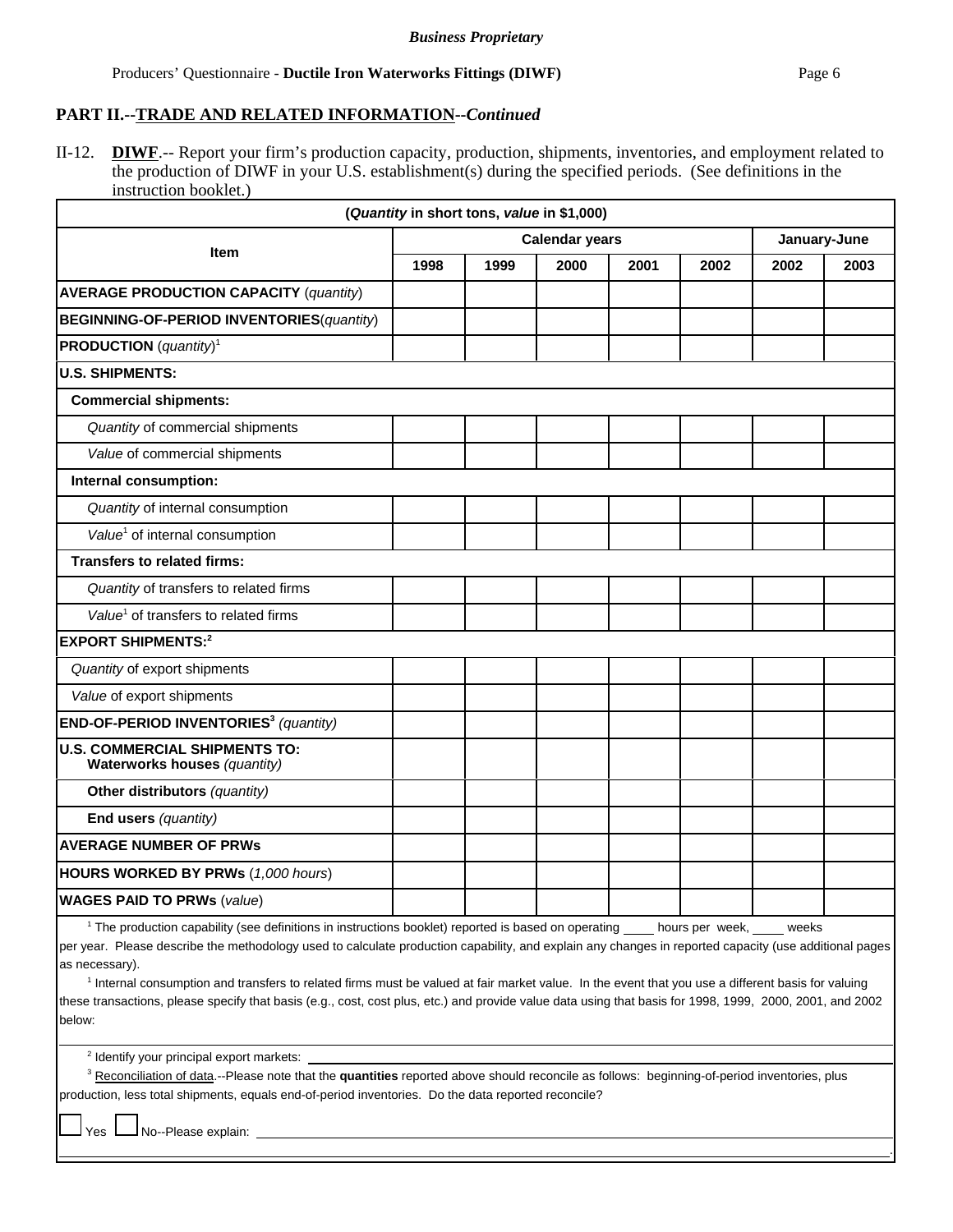II-13. **Purchases**.--Other than direct imports, has your firm otherwise purchased DIWF since January 1, 1998? (See definitions in the instruction booklet.)

 $\Box$  Yes--Report such purchases below.<sup>1</sup>

| (Quantity in short tons, value in \$1,000)                                                                                         |                       |      |      |      |      |      |              |
|------------------------------------------------------------------------------------------------------------------------------------|-----------------------|------|------|------|------|------|--------------|
|                                                                                                                                    | <b>Calendar years</b> |      |      |      |      |      | January-June |
| Item                                                                                                                               | 1998                  | 1999 | 2000 | 2001 | 2002 | 2002 | 2003         |
| PURCHASES FROM U.S. IMPORTERS <sup>2</sup> OF PRODUCT FROM--                                                                       |                       |      |      |      |      |      |              |
| <b>CHINA:</b>                                                                                                                      |                       |      |      |      |      |      |              |
| Quantity                                                                                                                           |                       |      |      |      |      |      |              |
| Value                                                                                                                              |                       |      |      |      |      |      |              |
| <b>ALL OTHER COUNTRIES:</b>                                                                                                        |                       |      |      |      |      |      |              |
| Quantity                                                                                                                           |                       |      |      |      |      |      |              |
| Value                                                                                                                              |                       |      |      |      |      |      |              |
| PURCHASES FROM DOMESTIC PRODUCERS:2                                                                                                |                       |      |      |      |      |      |              |
| Quantity                                                                                                                           |                       |      |      |      |      |      |              |
| Value                                                                                                                              |                       |      |      |      |      |      |              |
| PURCHASES FROM OTHER SOURCES:2                                                                                                     |                       |      |      |      |      |      |              |
| Quantity                                                                                                                           |                       |      |      |      |      |      |              |
| Value                                                                                                                              |                       |      |      |      |      |      |              |
| <sup>1</sup> Please indicate your reasons for purchasing this product. If your reasons differ by source, please elaborate.         |                       |      |      |      |      |      |              |
|                                                                                                                                    |                       |      |      |      |      |      |              |
|                                                                                                                                    |                       |      |      |      |      |      |              |
| <sup>2</sup> Please list the name of the firm(s) from which you purchased this product. If your suppliers differ by source, please |                       |      |      |      |      |      |              |
| identify the source for each listed supplier.                                                                                      |                       |      |      |      |      |      |              |
|                                                                                                                                    |                       |      |      |      |      |      |              |
|                                                                                                                                    |                       |      |      |      |      |      |              |
|                                                                                                                                    |                       |      |      |      |      |      |              |
|                                                                                                                                    |                       |      |      |      |      |      |              |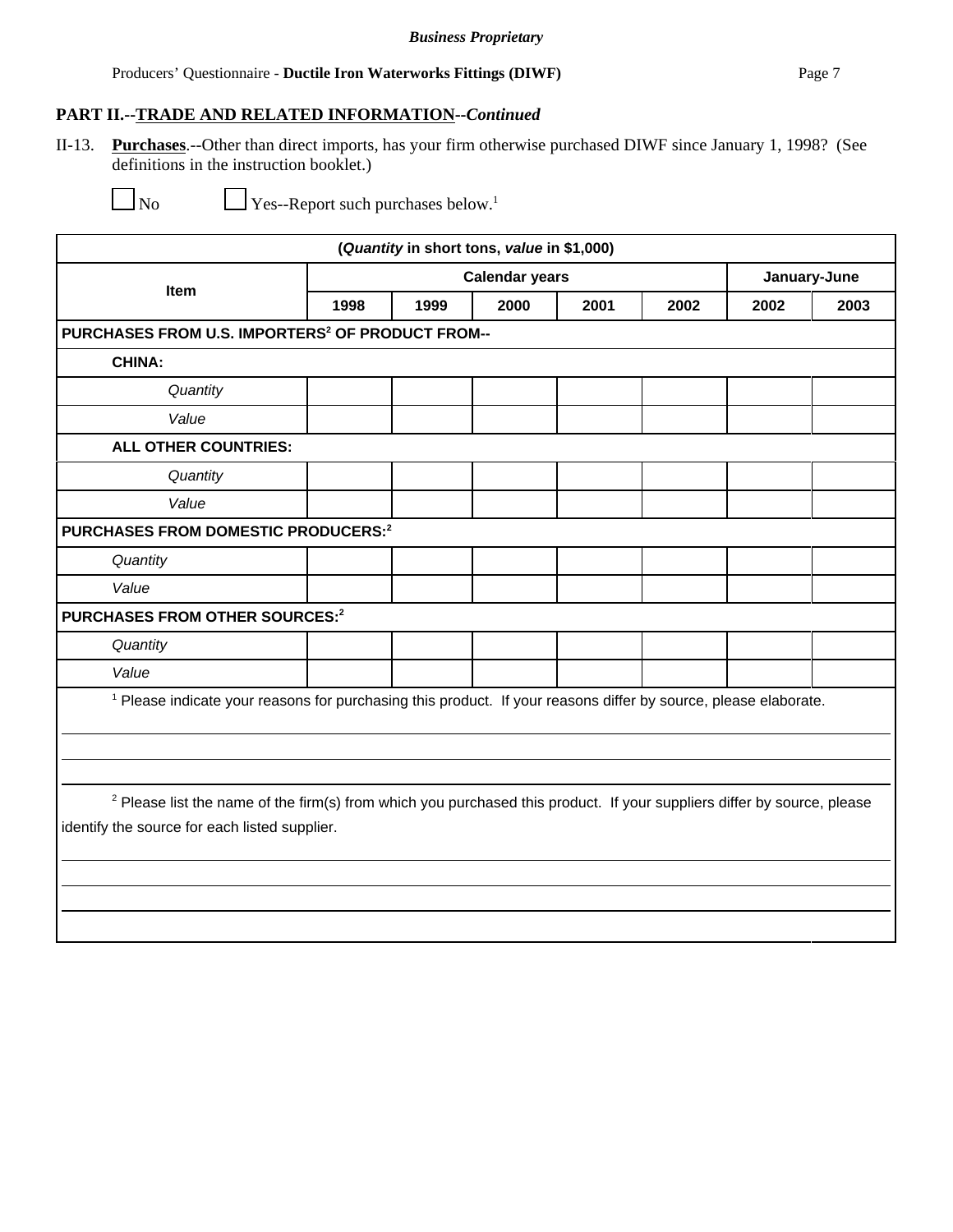## **PART III.--FINANCIAL INFORMATION**

Address questions on this part of the questionnaire to David Boyland (202-708-4725 or E-mail dboyland@usitc.gov).

III-1. Who should be contacted regarding the requested financial information?

Company contact:

Name and title

Phone No. **E**-mail address

III-2. When does your fiscal year end (month and day)?

If your fiscal year changed during the periods for which data are being reported, explain below:

III-3. Accounting basis.--The financial records of your firm are prepared on the basis of:

- $\Box$ GAAP  $\Box$ Tax  $\Box$ Cash  $\Box$ Other (specify)
- III-4. Reports and statements.--Did your firm or your parent prepare any of the statements or documents listed below during the period of the investigation? If so, please submit copies of them along with your completed questionnaire unless they are available on the World Wide Web (including the Securities and Exchange Commission's EDGAR site).

My firm or parent does or does not prepare financial statements (annual reports, 10-K's). Are the above documents available on the World Wide Web?

|                                  | <b>YES</b> | <b>NO</b> |
|----------------------------------|------------|-----------|
| At the SEC's EDGAR site?         |            |           |
| At some other site? (WWW address |            |           |

My firm or parent does \_\_\_\_\_ or does not \_\_\_\_\_ prepare internal profit-and-loss reports on DIWF operations which indicate the cost of production of DIWF.

My firm or parent does \_\_\_\_\_ or does not \_\_\_\_\_ prepare internal reports indicating the cost of production of DIWF.

III-5. Other products.--Please list any other products you produced in the facilities in which you produced DIWF, and provide the share of net sales accounted for by these other products in your most recent fiscal year:

Product(s) Share of sales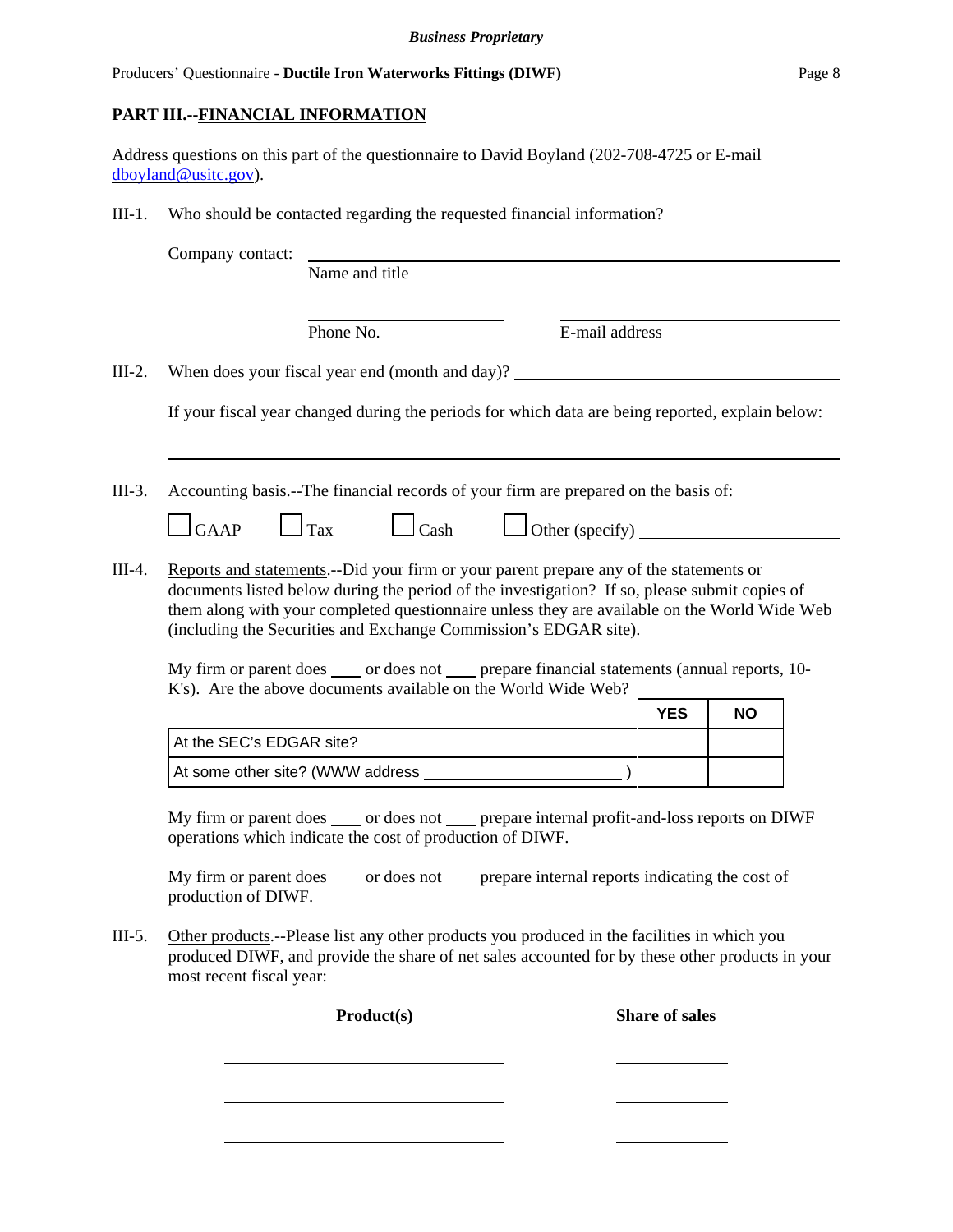#### Producers' Questionnaire - **Ductile Iron Waterworks Fittings (DIWF)** Page 9

#### **PART III.--FINANCIAL INFORMATION--***Continued*

III-6. Operations on DIWF.--Report the revenue and related cost information requested below on the DIWF operations of your U.S. establishment(s).<sup>1</sup> Note that internal consumption and transfers to related firms must be valued at fair market value and purchases from related firms must be at cost. Provide data for your five most recently completed fiscal years in chronological order from left to right, and for the specified interim periods.

| (Quantity in short tons, value in \$1,000)                                          |  |  |                      |  |  |      |              |  |
|-------------------------------------------------------------------------------------|--|--|----------------------|--|--|------|--------------|--|
|                                                                                     |  |  | Fiscal years ended-- |  |  |      | January-June |  |
| Item                                                                                |  |  |                      |  |  | 2002 | 2003         |  |
| Net sales quantities: <sup>2</sup>                                                  |  |  |                      |  |  |      |              |  |
| Commercial sales                                                                    |  |  |                      |  |  |      |              |  |
| Internal consumption                                                                |  |  |                      |  |  |      |              |  |
| Transfers to related firms                                                          |  |  |                      |  |  |      |              |  |
| Total net sales quantities                                                          |  |  |                      |  |  |      |              |  |
| Net sales values: <sup>2</sup>                                                      |  |  |                      |  |  |      |              |  |
| Commercial sales                                                                    |  |  |                      |  |  |      |              |  |
| Internal consumption                                                                |  |  |                      |  |  |      |              |  |
| Transfers to related firms                                                          |  |  |                      |  |  |      |              |  |
| Total net sales values                                                              |  |  |                      |  |  |      |              |  |
| Cost of goods sold (including internal consumption and transfers to related firms): |  |  |                      |  |  |      |              |  |
| Raw materials                                                                       |  |  |                      |  |  |      |              |  |
| Direct labor                                                                        |  |  |                      |  |  |      |              |  |
| Other factory costs                                                                 |  |  |                      |  |  |      |              |  |
| Total cost of goods sold                                                            |  |  |                      |  |  |      |              |  |
| <b>Gross profit or (loss)</b>                                                       |  |  |                      |  |  |      |              |  |
| Selling, general, and administrative (SG&A) expenses:                               |  |  |                      |  |  |      |              |  |
| Selling expenses                                                                    |  |  |                      |  |  |      |              |  |
| General and administrative expenses                                                 |  |  |                      |  |  |      |              |  |
| <b>Total SG&amp;A expenses</b>                                                      |  |  |                      |  |  |      |              |  |
| <b>Operating income or (loss)</b>                                                   |  |  |                      |  |  |      |              |  |
| Other income and expenses:                                                          |  |  |                      |  |  |      |              |  |
| Interest expense                                                                    |  |  |                      |  |  |      |              |  |
| All other expense items                                                             |  |  |                      |  |  |      |              |  |
| All other income items                                                              |  |  |                      |  |  |      |              |  |
| All other income or expenses, net                                                   |  |  |                      |  |  |      |              |  |
| Net income or (loss) before income taxes                                            |  |  |                      |  |  |      |              |  |
| Depreciation/amortization included<br>above                                         |  |  |                      |  |  |      |              |  |

<sup>1</sup> Include only sales (whether domestic or export) and costs related to your U.S. manufacturing operations.

 $^2$  Less discounts, returns, and allowances. The quantities and values should approximate the corresponding shipment quantities and values reported in Part II of this questionnaire.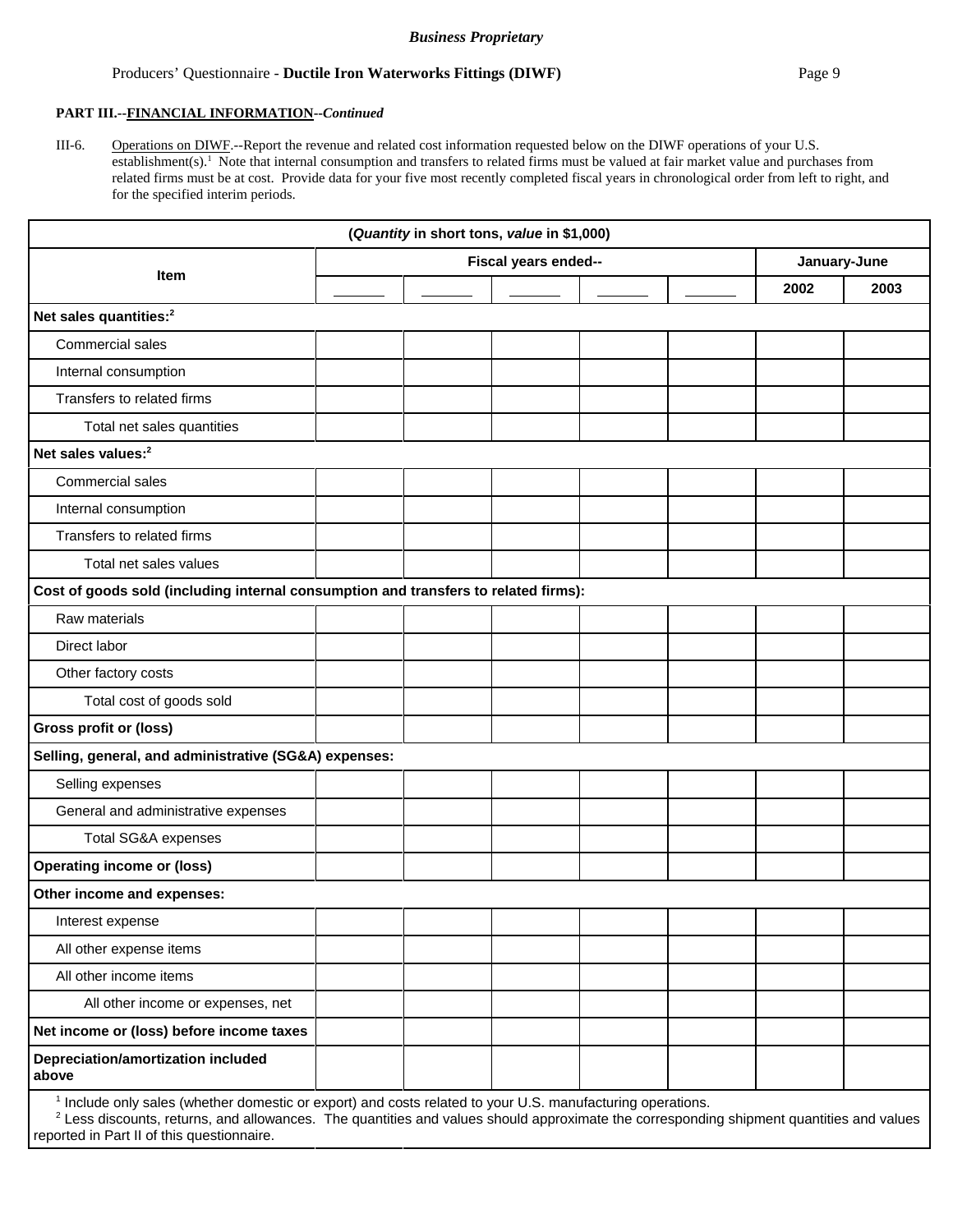#### **PART III.--FINANCIAL INFORMATION--***Continued*

III-7. Capital expenditures, research and development expenditures, and asset values.--Report your firm's capital expenditures and research and development expenditures on DIWF, and the values of the property, plant, and equipment used in the production of DIWF. Provide data for your five most recently completed fiscal years in chronological order from left to right, and for the specified interim periods.

| (Value in \$1,000)                    |  |                      |  |  |  |      |              |  |
|---------------------------------------|--|----------------------|--|--|--|------|--------------|--|
| <b>Item</b>                           |  | Fiscal years ended-- |  |  |  |      | January-June |  |
|                                       |  |                      |  |  |  | 2002 | 2003         |  |
| <b>Capital expenditures</b>           |  |                      |  |  |  |      |              |  |
| Research and development expenditures |  |                      |  |  |  |      |              |  |
| Property, plant, and equipment:       |  |                      |  |  |  |      |              |  |
| Original cost                         |  |                      |  |  |  |      |              |  |
| Book value                            |  |                      |  |  |  |      |              |  |

III-8. Environmental and safety-related capital expenditures.--Report your firm's environmental and safety-related capital expenditures on DIWF. Provide data for your five most recently completed fiscal years in chronological order from left to right, and for the specified interim periods.

| ( <i>Value</i> in \$1,000)                           |                      |  |  |  |  |              |      |
|------------------------------------------------------|----------------------|--|--|--|--|--------------|------|
|                                                      | Fiscal years ended-- |  |  |  |  | January-June |      |
| <b>Item</b>                                          |                      |  |  |  |  | 2002         | 2003 |
| Safety-related capital expenditures                  |                      |  |  |  |  |              |      |
| <b>Environmental-related capital</b><br>expenditures |                      |  |  |  |  |              |      |

III-9. For each period reported in table III-8, please describe the projects by category that the reported expenditures supported. (Use additional pages as necessary.)

III-10. Please estimate what percentage of total DIWF operating expenses were accounted for by direct and indirect environmental and safety-related expenses during the period examined. Provide a description of what these expenses represent. (Use additional pages as necessary.)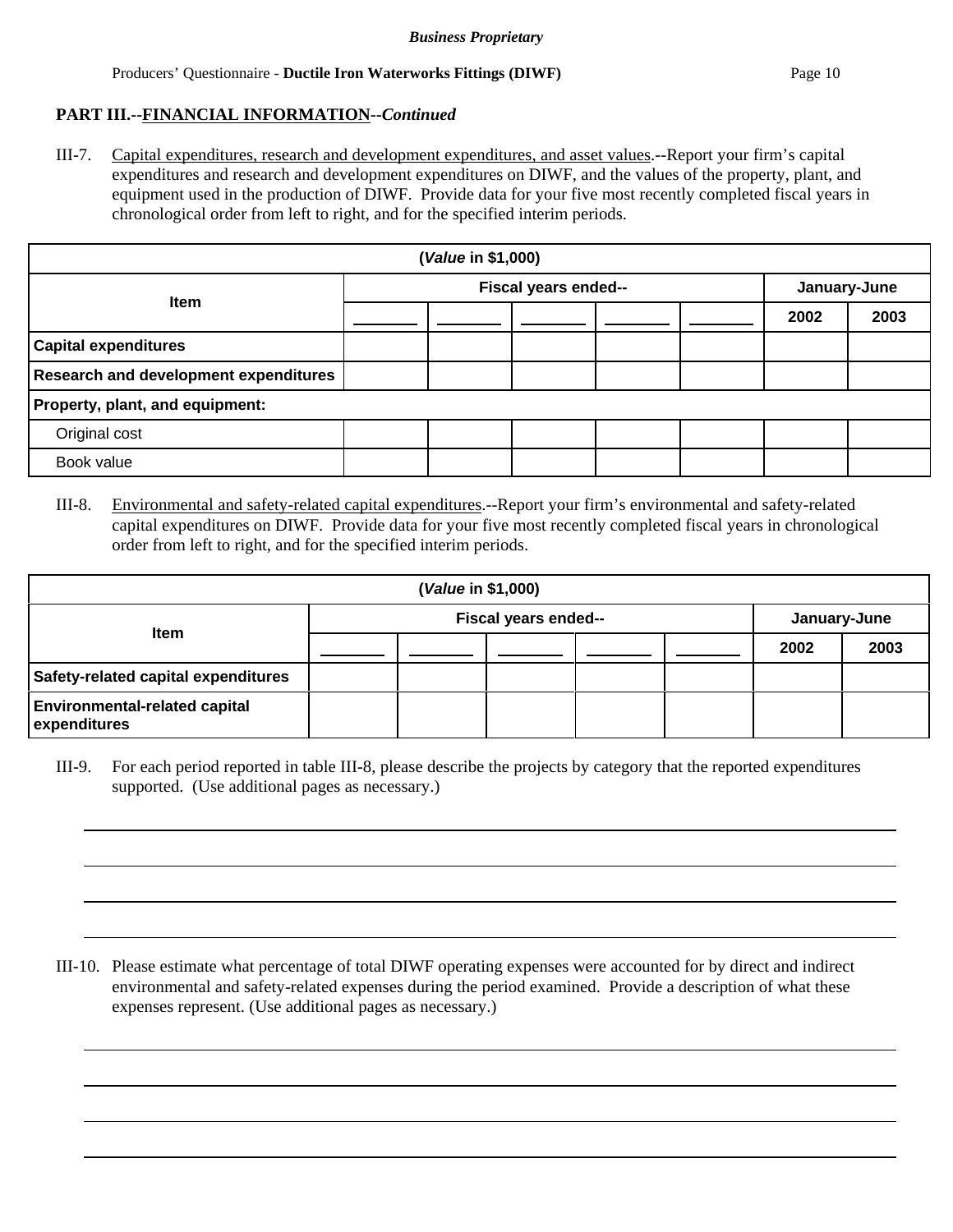III-11. Since January 1, 2000, has your firm experienced any actual negative effects on its return on investment or its growth, investment, ability to raise capital, existing development and production efforts (including efforts to develop a derivative or more advanced version of the product), or the scale of capital investments as a result of imports of DIWF from China?

| $\Box$ No $\Box$ Yes--My firm has experienced actual negative effects as follows:    |  |
|--------------------------------------------------------------------------------------|--|
| Cancellation or rejection of expansion projects                                      |  |
| Denial or rejection of investment proposal                                           |  |
| Reduction in the size of capital investments $\Box$                                  |  |
| Rejection of bank loans                                                              |  |
| Lowering of credit rating                                                            |  |
| Problem related to the issue of stocks or bonds                                      |  |
| Other (specify) $\overline{\phantom{a}}$                                             |  |
| III-12. Does your firm anticipate any negative impact of imports of DIWF from China? |  |
| $\Box$ No $\Box$ Yes--My firm anticipates negative effects as follows:               |  |
|                                                                                      |  |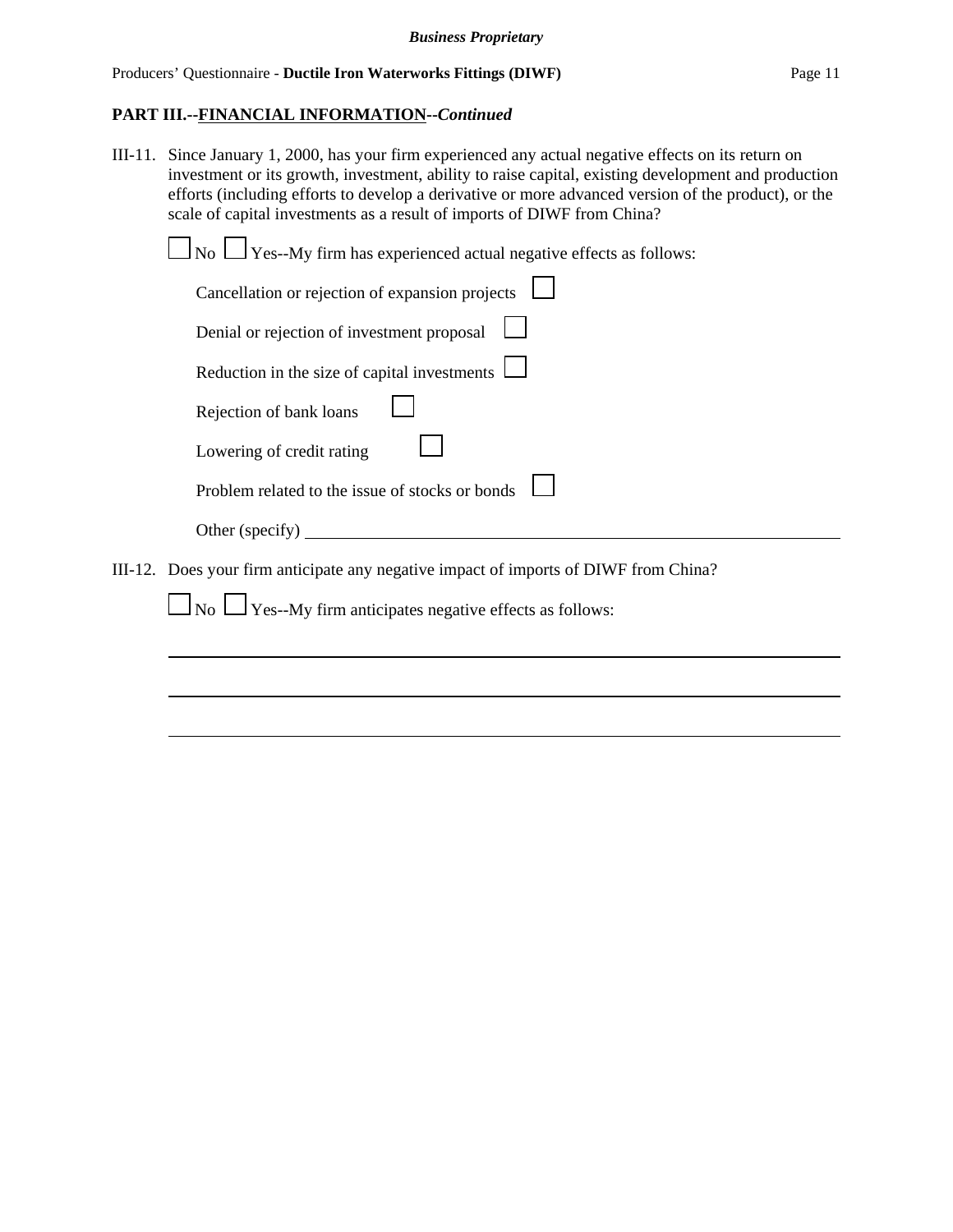# **PART IV.--PRICING AND MARKET FACTORS**

Further information on this part of the questionnaire can be obtained from John Benedetto (202-205-3270 or benedetto@usitc.gov).

IV-1. Who should be contacted regarding the requested pricing and related information?

Company contact:

Name and title

Phone No. **E**-mail address

## **Section IV-A.--PRICE DATA**

This section requests quarterly price and quantity data, f.o.b. your U.S. point of shipment, concerning your firm's U.S. commercial shipments to unrelated U.S. customers of the following DIWF products during January 1998-June 2003:

*Product 1.*—Compact ductile iron (ASTM A536) mechanical joint 45 degree bend, 6 inch nominal diameter, without accessories, conforming to AWWA/ANSI specification C153/A21.53, cement-lined, tar-coated, rated for waterworking pressure of 350 PSI.

*Product 2.***–** Compact ductile iron (ASTM A536) mechanical joint 90 degree bend, 6 inch nominal diameter, without accessories, conforming to AWWA/ANSI specification C153/A21.53, cement-lined, tar-coated, rated for waterworking pressure of 350 PSI.

*Product 3.***–**Compact ductile iron (ASTM A536) mechanical joint tee, 6 inch nominal diameter (6 inch by 6 inch tee), without accessories, conforming to AWWA/ANSI specification C153/A21.53, cement-lined, tar-coated, rated for waterworking pressure of 350 PSI.

*Product 4.***–**Compact ductile iron (ASTM A536) mechanical joint 45 degree bend, 8 inch nominal diameter, without accessories, conforming to AWWA/ANSI specification C153/A21.53, cementlined, tar-coated, rated for waterworking pressure of 350 PSI.

*Product 5.***–**Full- bodied ductile iron (ASTM A536) mechanical joint 90 degree bend, 8 inch nominal diameter, without accessories, conforming to AWWA/ANSI specification C110/21.10, cement-lined, tar-coated, rated for waterworking pressure of 350 PSI.

**Please note that total dollar values should be f.o.b., U.S. point of shipment and should not include U.S.-inland transportation costs. Total dollar values should reflect the FINAL NET amount paid to you (i.e., should be net of all deductions for discounts or rebates).**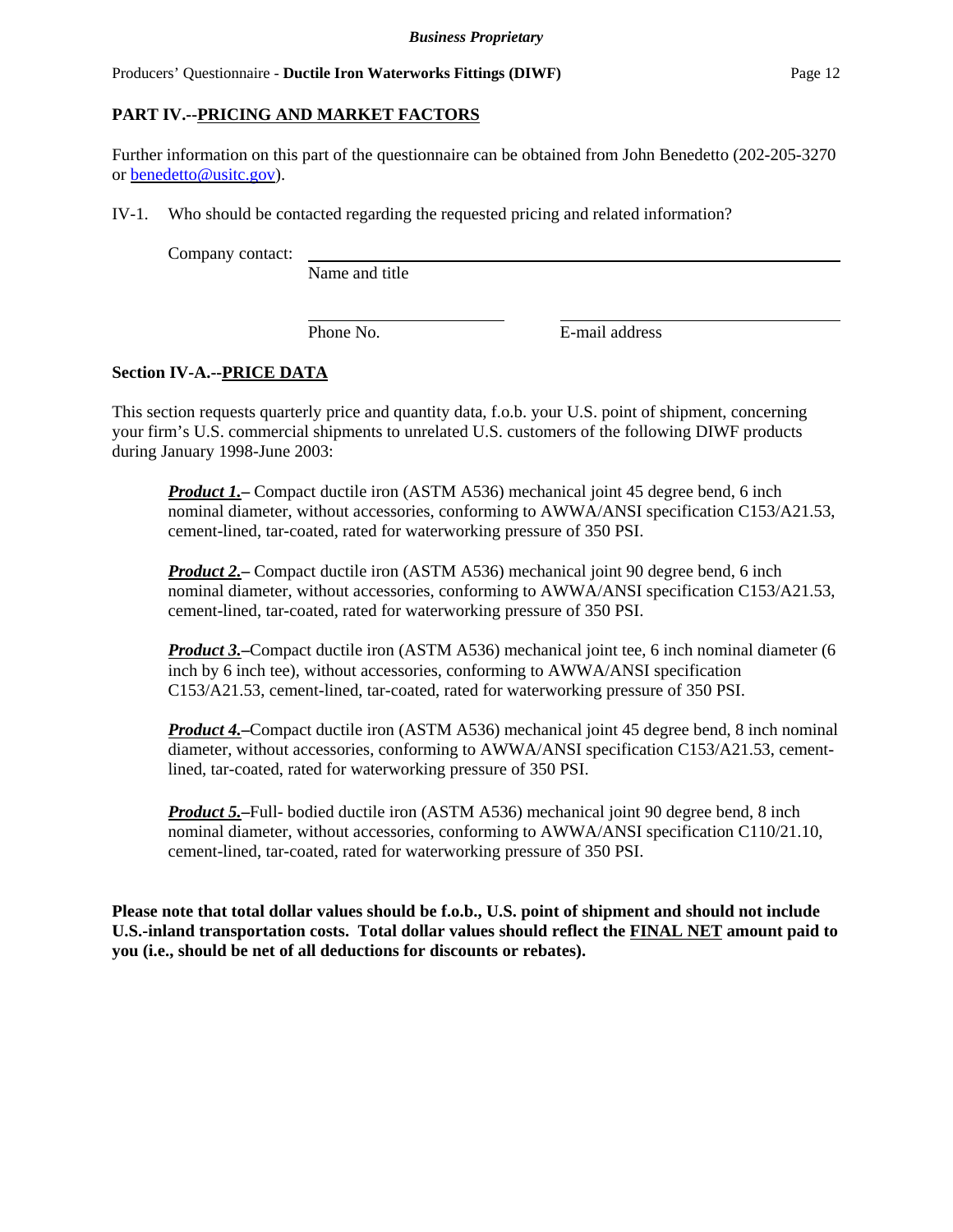## **Section IV-A.--PRICE DATA--***Continued*

**COPY THIS PAGE AS NECESSARY.** Complete a separate page for each of the specified products produced and sold by your firm.

| Product 1<br>Product 2<br>Product 3                                                                                                                                 | Product 5<br>Product 4 |              |  |  |  |  |  |  |
|---------------------------------------------------------------------------------------------------------------------------------------------------------------------|------------------------|--------------|--|--|--|--|--|--|
| (Quantity in units, value in dollars)                                                                                                                               |                        |              |  |  |  |  |  |  |
| <b>Period of shipment</b>                                                                                                                                           | Quantity               | F.o.b. value |  |  |  |  |  |  |
| 1998:                                                                                                                                                               |                        |              |  |  |  |  |  |  |
| January-March                                                                                                                                                       |                        |              |  |  |  |  |  |  |
| April-June                                                                                                                                                          |                        |              |  |  |  |  |  |  |
| July-September                                                                                                                                                      |                        |              |  |  |  |  |  |  |
| October-December                                                                                                                                                    |                        |              |  |  |  |  |  |  |
| 1999:                                                                                                                                                               |                        |              |  |  |  |  |  |  |
| January-March                                                                                                                                                       |                        |              |  |  |  |  |  |  |
| April-June                                                                                                                                                          |                        |              |  |  |  |  |  |  |
| July-September                                                                                                                                                      |                        |              |  |  |  |  |  |  |
| October-December                                                                                                                                                    |                        |              |  |  |  |  |  |  |
| 2000:                                                                                                                                                               |                        |              |  |  |  |  |  |  |
| January-March                                                                                                                                                       |                        |              |  |  |  |  |  |  |
| April-June                                                                                                                                                          |                        |              |  |  |  |  |  |  |
| July-September                                                                                                                                                      |                        |              |  |  |  |  |  |  |
| October-December                                                                                                                                                    |                        |              |  |  |  |  |  |  |
| 2001:                                                                                                                                                               |                        |              |  |  |  |  |  |  |
| January-March                                                                                                                                                       |                        |              |  |  |  |  |  |  |
| April-June                                                                                                                                                          |                        |              |  |  |  |  |  |  |
| July-September                                                                                                                                                      |                        |              |  |  |  |  |  |  |
| October-December                                                                                                                                                    |                        |              |  |  |  |  |  |  |
| 2002:                                                                                                                                                               |                        |              |  |  |  |  |  |  |
| January-March                                                                                                                                                       |                        |              |  |  |  |  |  |  |
| April-June                                                                                                                                                          |                        |              |  |  |  |  |  |  |
| July-September                                                                                                                                                      |                        |              |  |  |  |  |  |  |
| October-December                                                                                                                                                    |                        |              |  |  |  |  |  |  |
| 2003:                                                                                                                                                               |                        |              |  |  |  |  |  |  |
| January-March                                                                                                                                                       |                        |              |  |  |  |  |  |  |
| April-June                                                                                                                                                          |                        |              |  |  |  |  |  |  |
| <sup>1</sup> If your product does not exactly meet the product specifications but is competitive with the specified<br>DWIF, provide a description of your product: |                        |              |  |  |  |  |  |  |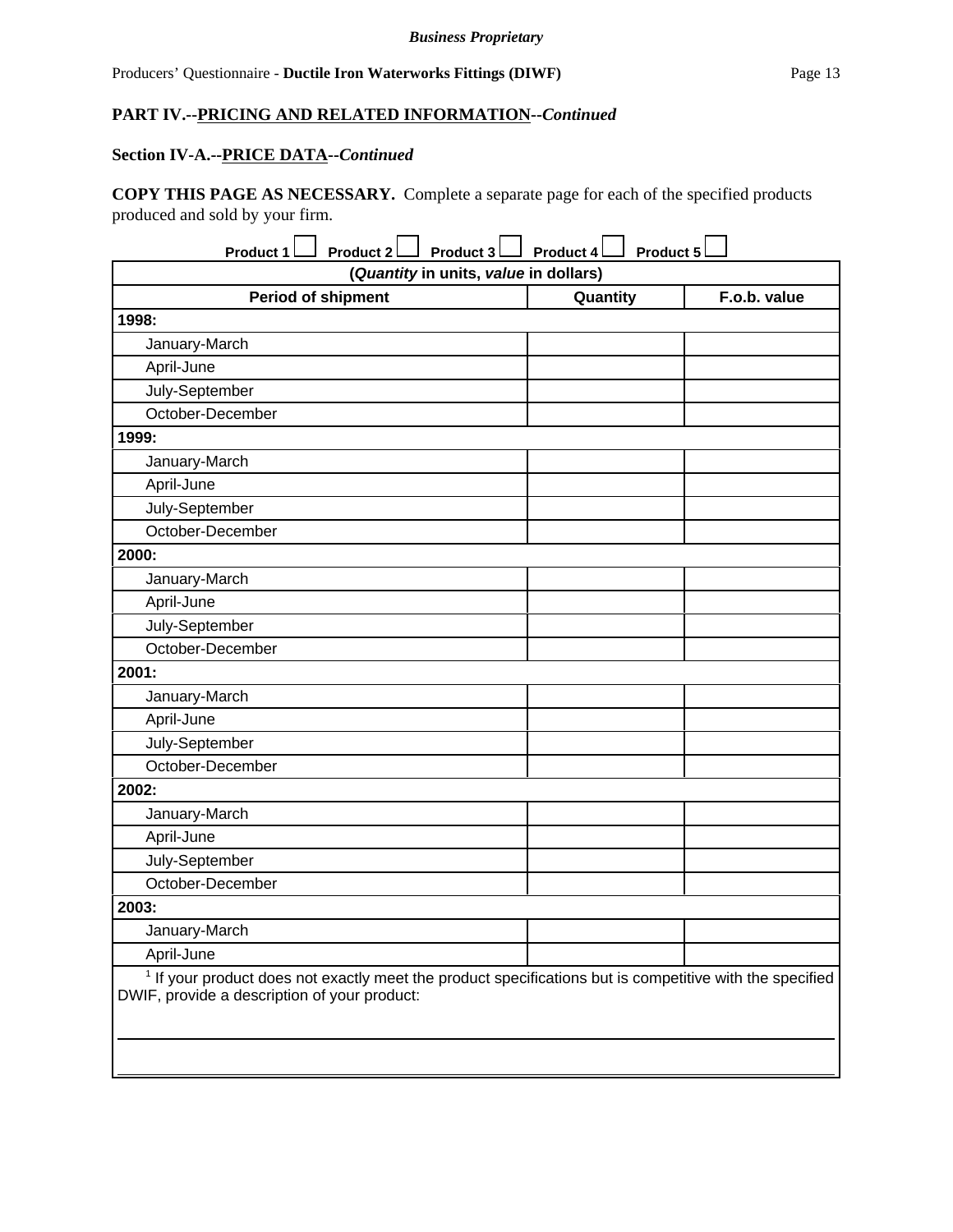## **Section IV-B.--PRICE-RELATED QUESTIONS**

| $IV-B-1.$  | Please describe how your firm determines the prices that it charges for sales of DIWF<br>(transaction by transaction negotiation, contracts for multiple shipments, set price lists, etc.).<br>If your firm issues price lists, please include a copy of a recent price list with your submission.<br>If your price list is large, please submit sample pages. |
|------------|----------------------------------------------------------------------------------------------------------------------------------------------------------------------------------------------------------------------------------------------------------------------------------------------------------------------------------------------------------------|
| $IV-B-2.$  | Please describe your firm's discount policy (quantity discounts, annual total volume discounts,<br>$etc.$ ).                                                                                                                                                                                                                                                   |
| $IV-B-3.$  | What are your firm's typical sales terms for its U.S.-produced DIWF (e.g., $2/10$ net 30 days)?<br>On what basis are your prices of domestic DIWF usually quoted (e.g., f.o.b.                                                                                                                                                                                 |
| $IV-B-4.$  | warehouse, or delivered)?<br>Approximately what percentage of your firm's sales of its U.S.-produced DIWF are on a<br>contract ( __ percent) vs. spot sales ( __ percent) basis? If you sell on a contract basis, please<br>answer the following questions with respect to provisions of a typical contract.                                                   |
|            | (a) What is the average duration of a contract?                                                                                                                                                                                                                                                                                                                |
|            | (b) How frequently are contracts renegotiated?                                                                                                                                                                                                                                                                                                                 |
|            |                                                                                                                                                                                                                                                                                                                                                                |
|            |                                                                                                                                                                                                                                                                                                                                                                |
|            | (e) What are the standard quantity requirements, if any?<br><u>Letting</u>                                                                                                                                                                                                                                                                                     |
|            | (f) What is the price premium for sub-minimum shipments? $\_\_\$ percent                                                                                                                                                                                                                                                                                       |
| $IV-B-5$ . | What is the average lead time between a customer's order and the date of delivery for your<br>firm's sales of DIWF?                                                                                                                                                                                                                                            |
|            |                                                                                                                                                                                                                                                                                                                                                                |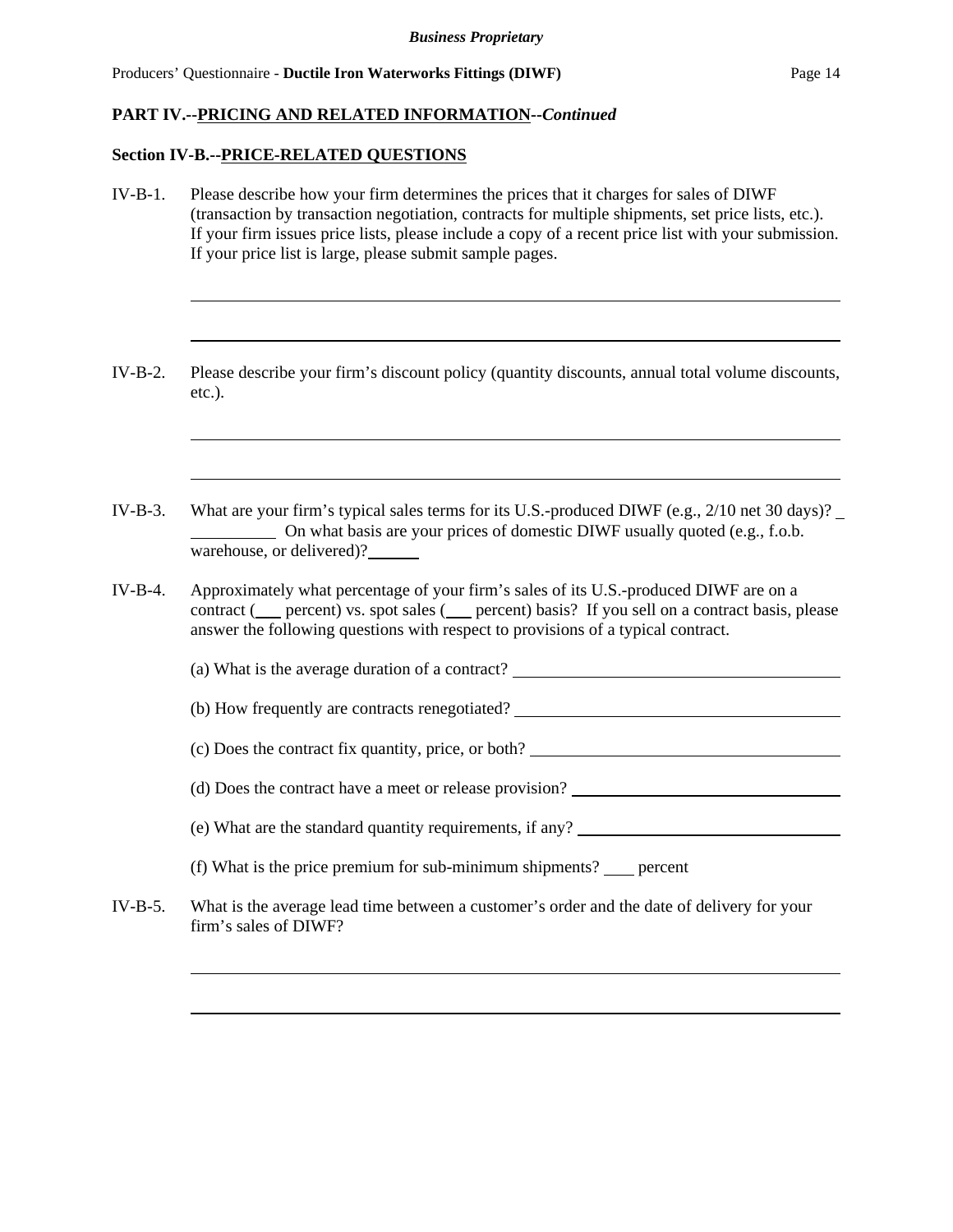## **Section IV-B.--PRICE-RELATED QUESTIONS--***Continued*

| $IV-B-6.$  | What is the approximate percentage of the total delivered value of DIWF that is accounted for<br>by U.S. inland transportation costs? error. Who generally arranges the transportation<br>to your customers' locations? Your firm _____ or purchaser _____ (check one). What proportion<br>of your sales occur within 100 miles of your storage or production facility? ___ percent. 101<br>to 1,000 miles? __ percent. Over 1,000 miles? __ percent. |
|------------|-------------------------------------------------------------------------------------------------------------------------------------------------------------------------------------------------------------------------------------------------------------------------------------------------------------------------------------------------------------------------------------------------------------------------------------------------------|
| $IV-B-7.$  | What is the geographic market area in the United States served by your firm's DIWF?                                                                                                                                                                                                                                                                                                                                                                   |
| IV-B-8.    | What other products may be substitutes for DIWF?                                                                                                                                                                                                                                                                                                                                                                                                      |
| $IV-B-9.$  | How has the demand within the United States (and outside the United States if known) for<br>DIWF changed since January 1, 1998? What were the principal factors affecting changes in<br>demand?                                                                                                                                                                                                                                                       |
| $IV-B-10.$ | Have there been any significant changes in the product range or marketing of DIWF in the<br>past five years?<br>Yes--Please describe.<br>$\log$                                                                                                                                                                                                                                                                                                       |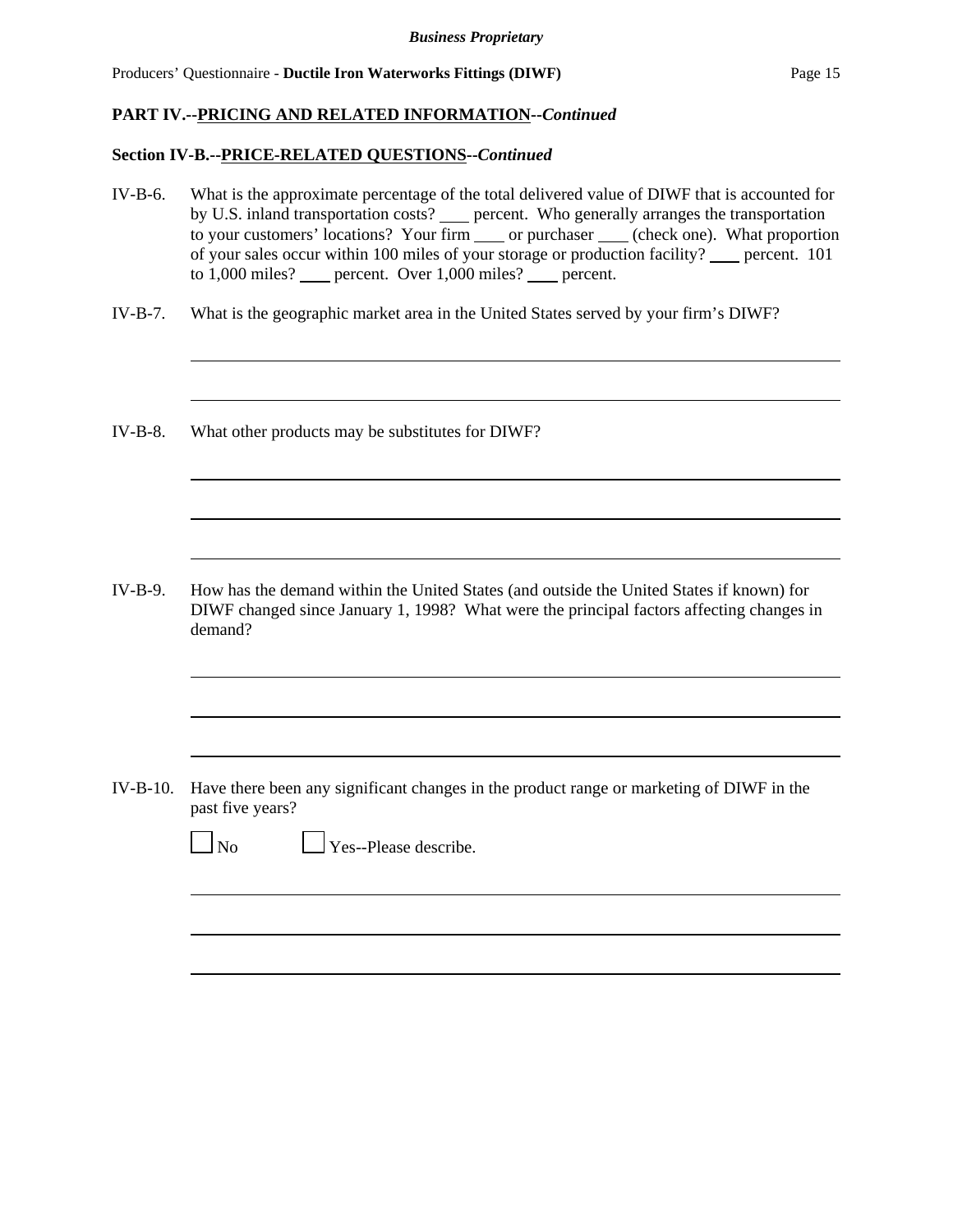## **Section IV-B.--PRICE-RELATED QUESTIONS--***Continued*

| $IV-B-11.$ | Does your firm sell DIWF over the internet?                                                                                                                             |
|------------|-------------------------------------------------------------------------------------------------------------------------------------------------------------------------|
|            | N <sub>o</sub><br>Yes-Please describe, noting the estimated percentage of your firm's total<br>sales of DIWF in 2002 accounted for by internet sales.                   |
|            |                                                                                                                                                                         |
| IV-B-12.   | Are the U.S.-produced and imported DIWF from China used interchangeably (i.e., can they<br>physically be used in the same applications)?                                |
|            | No--Please explain.<br><b>Yes</b>                                                                                                                                       |
|            |                                                                                                                                                                         |
|            |                                                                                                                                                                         |
| $IV-B-13.$ | Are the U.S.-produced and <b>NONSUBJECT</b> imported DIWF (i.e., products imported from<br>countries not subject to this investigation) generally used interchangeably? |
|            | No--Please explain, by country.<br>$\Gamma$ Yes                                                                                                                         |
|            |                                                                                                                                                                         |
|            |                                                                                                                                                                         |
| $IV-B-14.$ | Are NONSUBJECT imported DIWF and imported DIWF from China used interchangeably?                                                                                         |
|            | No--Please explain, by country.<br><b>Yes</b>                                                                                                                           |
|            |                                                                                                                                                                         |
|            |                                                                                                                                                                         |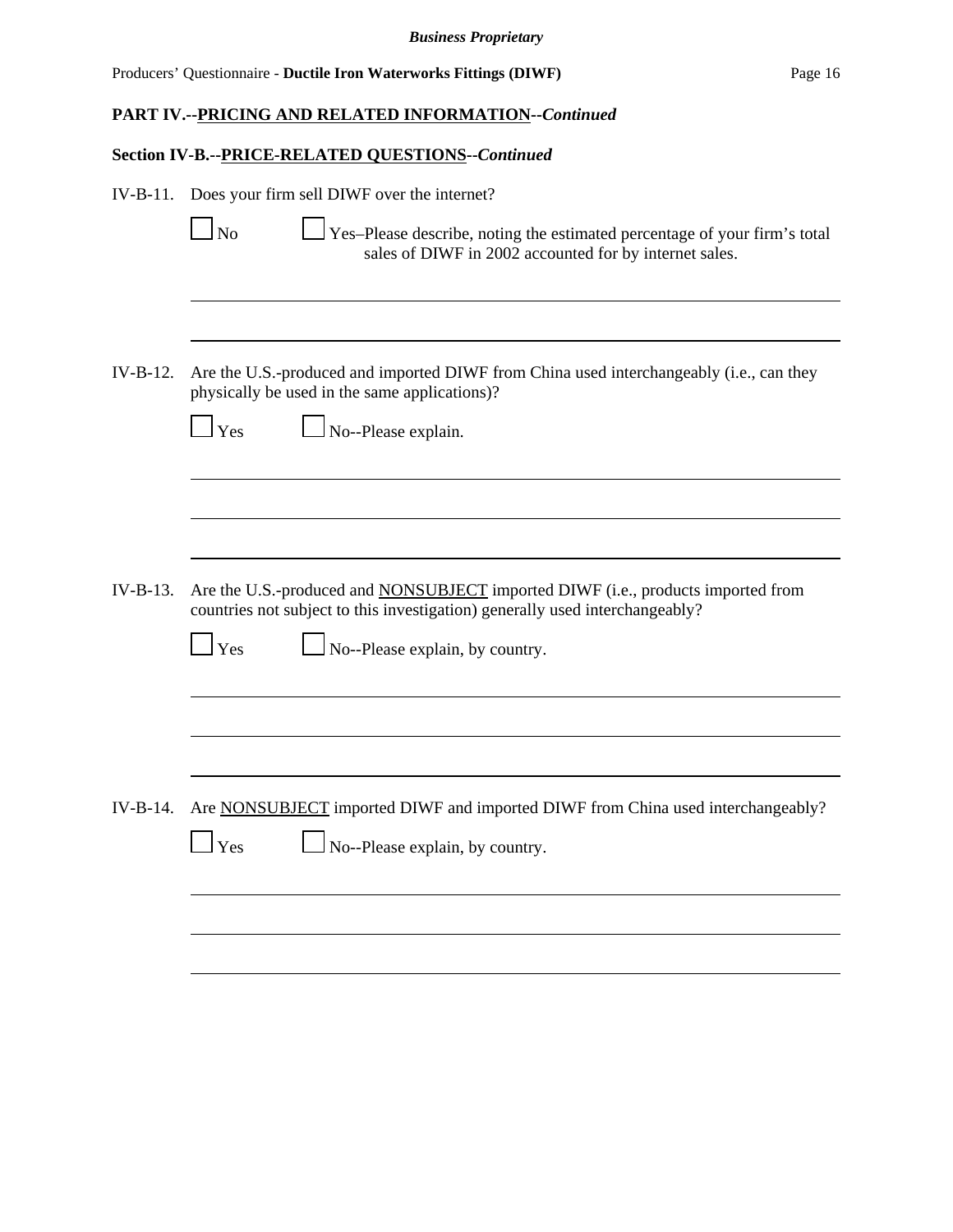#### **Section IV-B.--PRICE-RELATED QUESTIONS--***Continued*

IV-B-15. Are there any differences in product characteristics or sales conditions between U.S.-produced DIWF and DIWF imported from China that are a significant factor in your firm's sales of DIWF?

 $\Box$  Yes--Please describe any such advantages or disadvantages of the domestic products vis-a-vis the imported products (e.g., quality, availability, transportation network, product range, technical support, etc.).

IV-B-16. Are there any differences in product characteristics or sales conditions between U.S.-produced DIWF and NONSUBJECT imported DIWF that are a significant factor in your firm's sales of DIWF?

> $\Box$  No  $\Box$  Yes--Please describe any such advantages or disadvantages of the domestic products vis-a-vis the nonsubject imported products, by country of origin.

IV-B-17. Are there any differences in product characteristics or sales conditions between NONSUBJECT imported DIWF and imported DIWF from China that are a significant factor in your firm's sales of DIWF?

> No Yes--Please describe, by country, any such advantages or disadvantages of the nonsubject imported products vis-a-vis the imported products from China.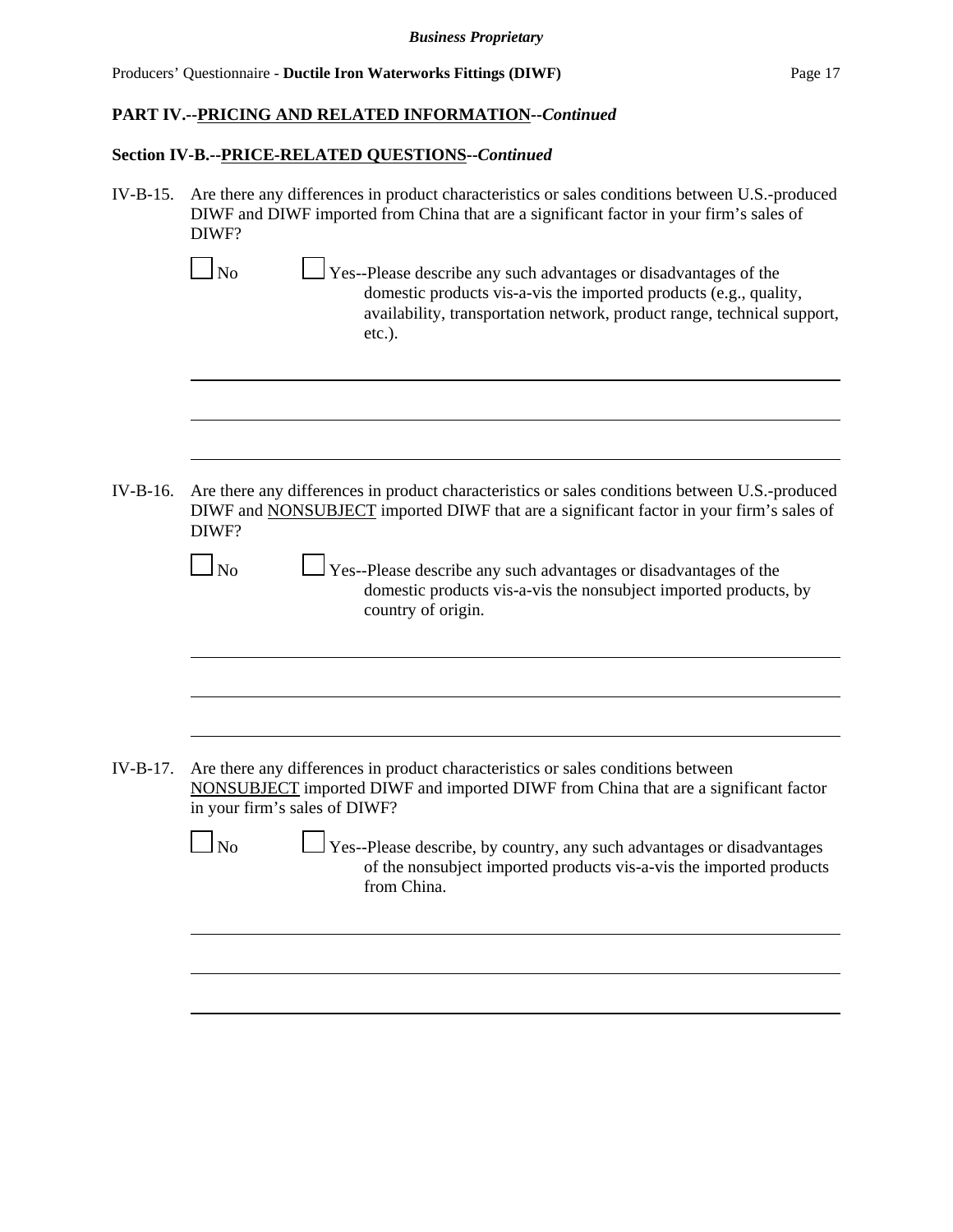### **Section IV-C.--CUSTOMER IDENTIFICATION**

Please identify below the names and addresses of your firm's 10 largest customers for DIWF during January 1998-June 2003. Please also provide the name and telephone number of a contact person and the share of the quantity of your firm's total shipments of DIWF that each of these customers accounted for in 2002.

| No.                     | <b>Customer's name</b> | Street address (not<br>P.O. box), state, and<br>zip code | <b>Contact person</b> | Area code<br>and<br>telephone<br>number | <b>Share</b><br>of 2002<br>sales<br>(%) |
|-------------------------|------------------------|----------------------------------------------------------|-----------------------|-----------------------------------------|-----------------------------------------|
| $\mathbf{1}$            |                        |                                                          |                       |                                         |                                         |
| $\overline{\mathbf{2}}$ |                        |                                                          |                       |                                         |                                         |
| $\mathbf{3}$            |                        |                                                          |                       |                                         |                                         |
| $\overline{\mathbf{4}}$ |                        |                                                          |                       |                                         |                                         |
| $5\phantom{a}$          |                        |                                                          |                       |                                         |                                         |
| $\bf 6$                 |                        |                                                          |                       |                                         |                                         |
| $\overline{7}$          |                        |                                                          |                       |                                         |                                         |
| 8                       |                        |                                                          |                       |                                         |                                         |
| $\overline{9}$          |                        |                                                          |                       |                                         |                                         |
| 10                      |                        |                                                          |                       |                                         |                                         |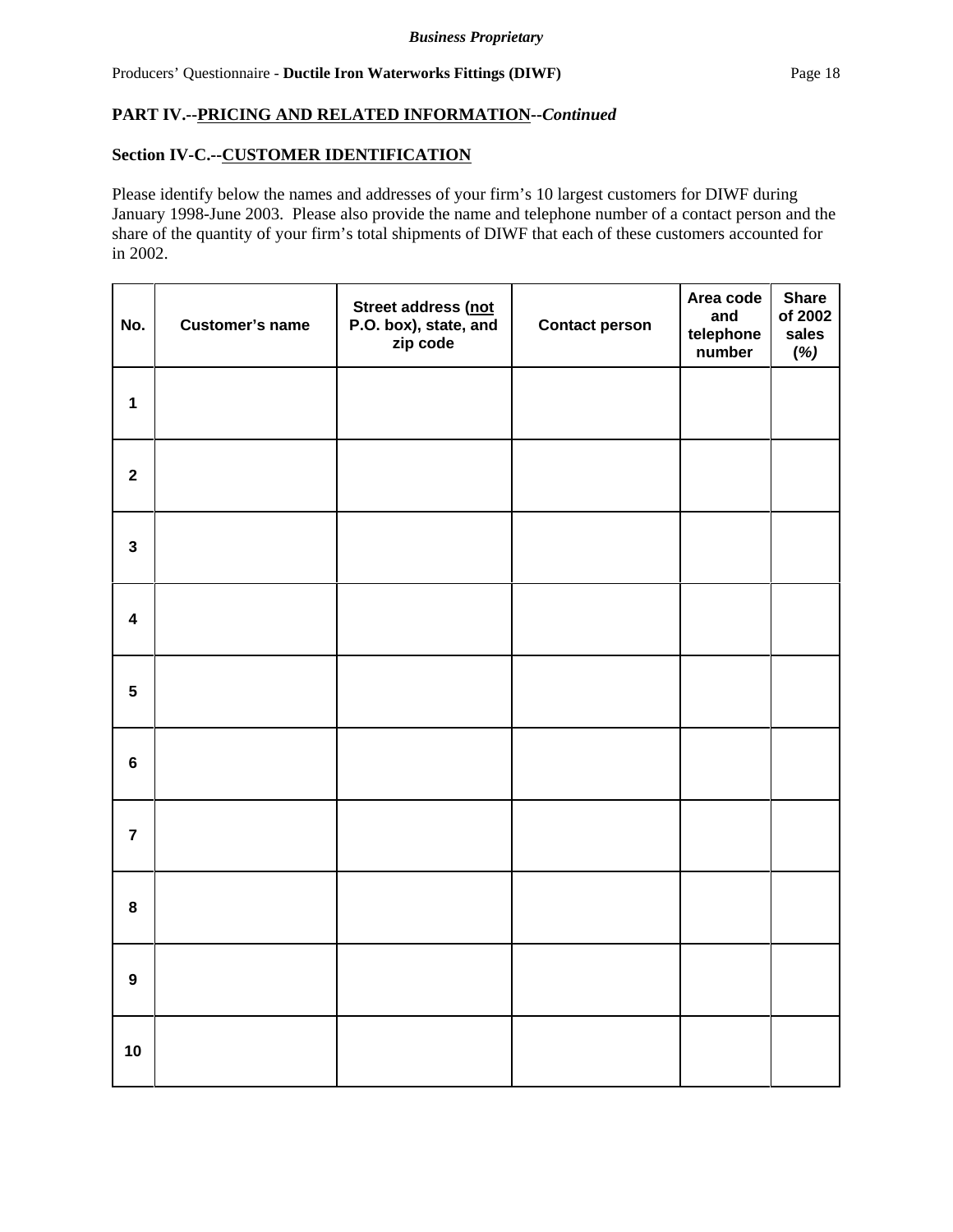#### *Business Proprietary*

#### Producers' Questionnaire - **Ductile Iron Waterworks Fittings (DIWF)** Page 19

## **PART IV.--PRICING AND RELATED INFORMATION--***Continued*

#### **Section IV-D.--COMPETITION FROM IMPORTS--LOST REVENUES**

**Since January 1, 1998:** To avoid losing sales to competitors selling DIWF from China, did your firm:

| Reduce prices                       | $\Box$ Yes | $\Box$ No |
|-------------------------------------|------------|-----------|
| Roll back announced price increases | $\Box$ Yes | $\Box$ No |

If yes, please furnish as much of the following information as possible for each affected transaction. Document such allegations of lost revenues whenever possible (documentation could include copies of invoices, sales reports, or letters from customers). **Please note that the Commission may contact the firms named to verify the allegations reported**.

Customer name, contact person, phone and fax numbers Specific DIWF product(s) involved Date of your initial price quotation Quantity involved Your initial *rejected* price quotation (total delivered value) Your *accepted* price quotation (total delivered value) The country of origin of the competing imported DIWF The competing price quotation of the imported DIWF (total delivered value)

| Customer name,<br>contact person,<br>phone and fax<br>numbers | <b>Product</b> | <b>Date</b><br><b>of</b><br>quote | Quantity<br>(units) | <b>Initial</b><br>rejected<br>U.S. price<br>(total value--<br>dollars) | <b>Accepted</b><br>U.S. price<br>(total<br>value--<br>dollars) | <b>Country</b><br>of origin | <b>Competing</b><br>import price<br>(total value--<br>dollars) |
|---------------------------------------------------------------|----------------|-----------------------------------|---------------------|------------------------------------------------------------------------|----------------------------------------------------------------|-----------------------------|----------------------------------------------------------------|
|                                                               |                |                                   |                     |                                                                        |                                                                |                             |                                                                |
|                                                               |                |                                   |                     |                                                                        |                                                                |                             |                                                                |
|                                                               |                |                                   |                     |                                                                        |                                                                |                             |                                                                |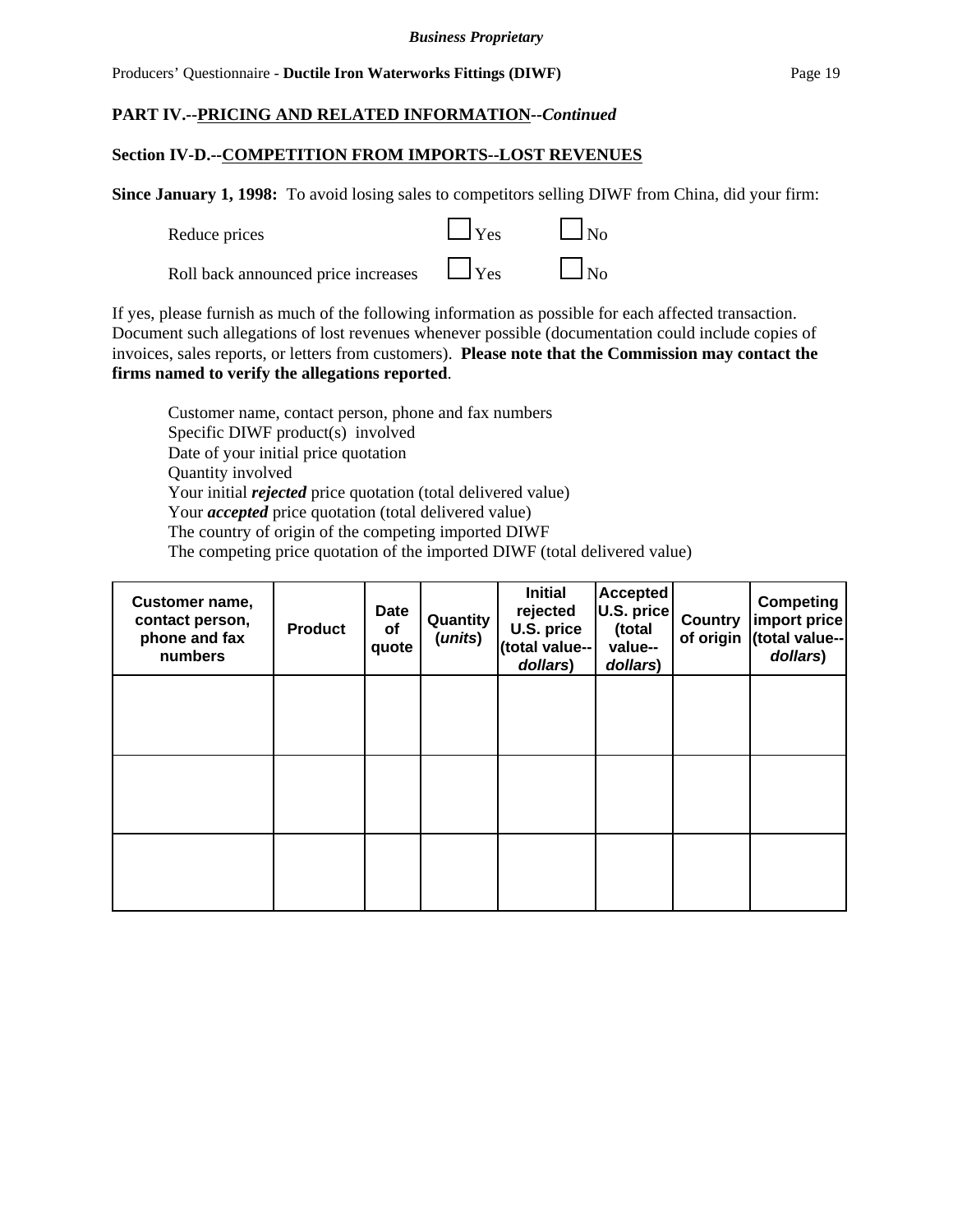#### **Section IV-E.--COMPETITION FROM IMPORTS--LOST SALES**

**Since January 1, 1998**: Did your firm lose sales of DIWF to imports of these products from China?



If yes, please furnish as much of the following information as possible for each affected transaction. Document such allegations of lost sales whenever possible (documentation could include copies of invoices, sales reports, or letters from customers). **Please note that the Commission may contact the firms named to verify the allegations reported**.

Customer name, contact person, phone and fax numbers Specific DIWF product(s) involved Date of your price quotation Quantity involved Your rejected price quotation (total delivered value) The country of origin of the competing imported DIWF The accepted price quotation of the imported DIWF (total delivered value)

| Customer name,<br>contact person,<br>phone and fax<br>numbers | <b>Product</b> | Date<br>of<br>quote | Quantity<br>(units) | Rejected U.S.<br>price (total<br>value--<br>dollars) | <b>Country of</b><br>origin | <b>Accepted</b><br>import price<br>(total value--<br>dollars) |
|---------------------------------------------------------------|----------------|---------------------|---------------------|------------------------------------------------------|-----------------------------|---------------------------------------------------------------|
|                                                               |                |                     |                     |                                                      |                             |                                                               |
|                                                               |                |                     |                     |                                                      |                             |                                                               |
|                                                               |                |                     |                     |                                                      |                             |                                                               |
|                                                               |                |                     |                     |                                                      |                             |                                                               |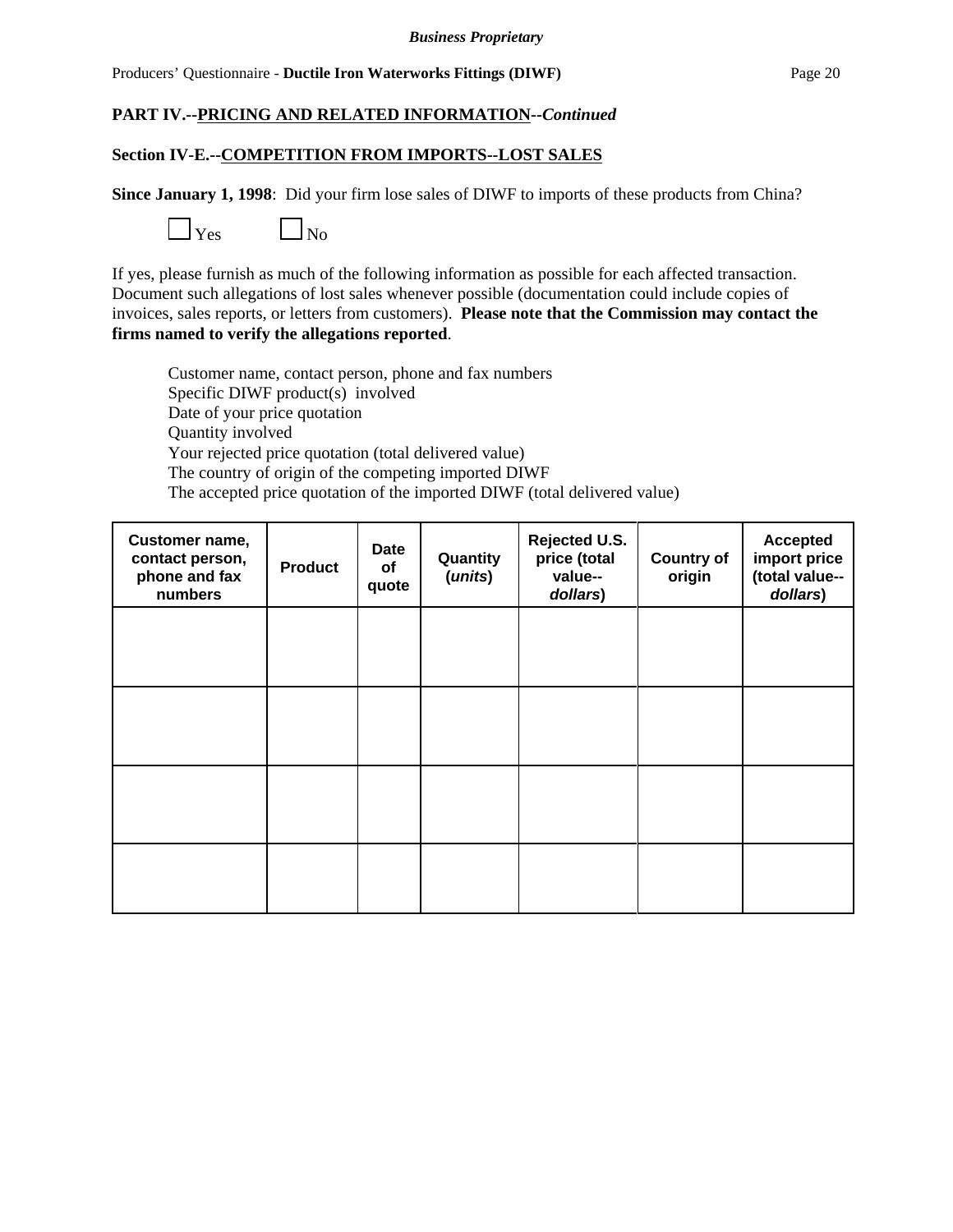### **PART V.–CRITICAL CIRCUMSTANCES AND PROVISIONAL RELIEF, AND COMPETITIVE EFFORTS AND ADJUSTMENTS IF RELIEF WERE TO BE GRANTED**

Further information on this part of the questionnaire can be obtained from Fred Ruggles (202-205-3187; e-mail: fruggles@usitc.gov).

Who should be contacted regarding the information requested in part V?

Company contact:

Name and title

Phone No. **E-mail address** 

### **Section V-A. CRITICAL CIRCUMSTANCES AND PROVISIONAL RELIEF**

- V-A-1. The petition has alleged that critical circumstances exist and that "delay in taking action . . . would cause damage to the relevant domestic industry which would be difficult to repair." Do you agree with this allegation?
	- $\Box$  No  $\Box$  Yes–(a) Please provide on a separate sheet a detailed description of the reasons why you believe that a delay in taking action would cause damage to the domestic industry that would be difficult to repair. In your response please describe any specific events or trends in economic factors relating to the condition of the domestic industry that support your position, including details of any specific actions that your firm is planning to take if provisional relief were not provided, and

(b) with respect to the actions identified in item (a) please provide on a separate sheet, information relating to the time frame, capability, and costs associated with reversing these actions/plans should there be a final recommendation of import relief; e.g., in the event of a plant closure, the associated restart costs, employee rehiring/retraining costs, supply contract changes and costs, etc.

V-A-2. In the event that the Commission finds that critical circumstances exist in the U.S. industry producing DIWF, what form of provisional import relief would your firm support? Please rank the following in order of preference from 1 (highest support) to 5 (least support):

| Quota level (specify):                        |
|-----------------------------------------------|
| Increased tariff rate (specify):              |
|                                               |
| Other (describe):                             |
| No restrictions (please check, if applicable) |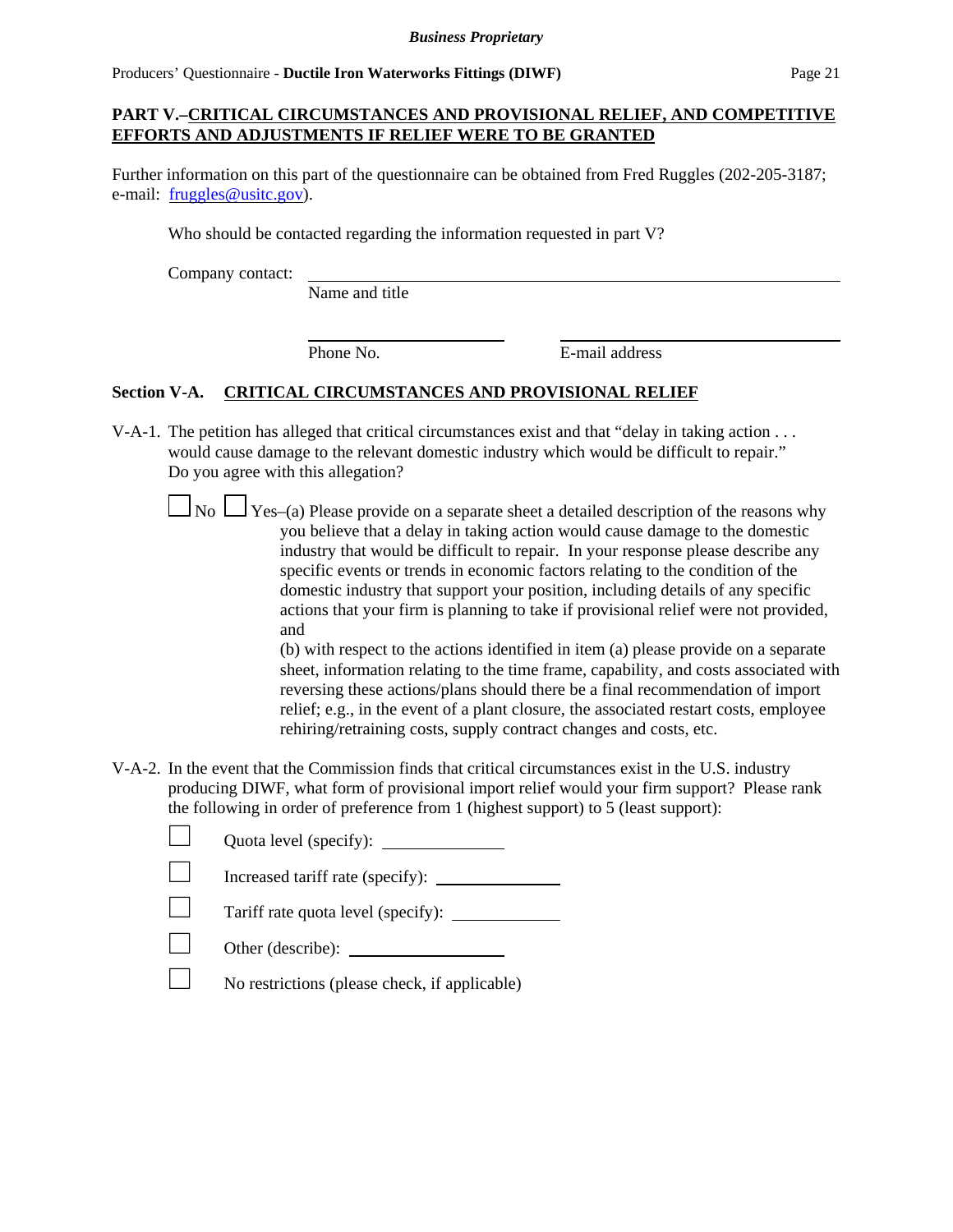## **PART V.--–CRITICAL CIRCUMSTANCES AND PROVISIONAL RELIEF, AND COMPETITIVE EFFORTS AND ADJUSTMENTS IF RELIEF WERE TO BE GRANTED–***Continued***.**

### **Section V-B. COMPETITIVE EFFORTS AND ADJUSTMENTS IF RELIEF WERE TO BE GRANTED**

V-B-1. Since January 1, 1998, has your firm undertaken any efforts to compete more effectively in the U.S. market for DIWF? Such efforts might include any of the following: investments, cost reductions with existing equipment, diversifications/expansions, new products or new applications for existing products, organizational changes, changes in production practices, marketing changes in U.S. and foreign markets, and/or other efforts.



 $\Box$  Yes--Describe, as indicated below:

(1) the type(s) of effort(s) that have been made by your firm and/or its workers since January 1, 1998 to compete more effectively,  $(2)$  the period (month(s) and year(s)) in which the effort was made, (3) the total expenditure involved (in thousands of dollars), and (4) the effectiveness of your efforts, including any competitive advantage acquired (i.e., increased production, cost reduction, quality improvement, increased market share or sales, etc.). Attach additional pages if necessary. If you feel that any of these efforts have been made primarily to compete with sales of DIWF from China, please indicate this with an asterisk and give the reasons to support your beliefs.

| <b>EFFORTS TO COMPETE</b> | <b>PERIOD</b> | <b>EXPENSE</b><br>(\$1,000) | <b>EFFECTIVENESS OF</b><br><b>EFFORTS/COMPETITIVE</b><br><b>ADVANTAGE ACQUIRED</b> |
|---------------------------|---------------|-----------------------------|------------------------------------------------------------------------------------|
|                           |               |                             |                                                                                    |
|                           |               |                             |                                                                                    |
|                           |               |                             |                                                                                    |
|                           |               |                             |                                                                                    |
|                           |               |                             |                                                                                    |
|                           |               |                             |                                                                                    |
|                           |               |                             |                                                                                    |
|                           |               |                             |                                                                                    |
|                           |               |                             |                                                                                    |
|                           |               |                             |                                                                                    |
|                           |               |                             |                                                                                    |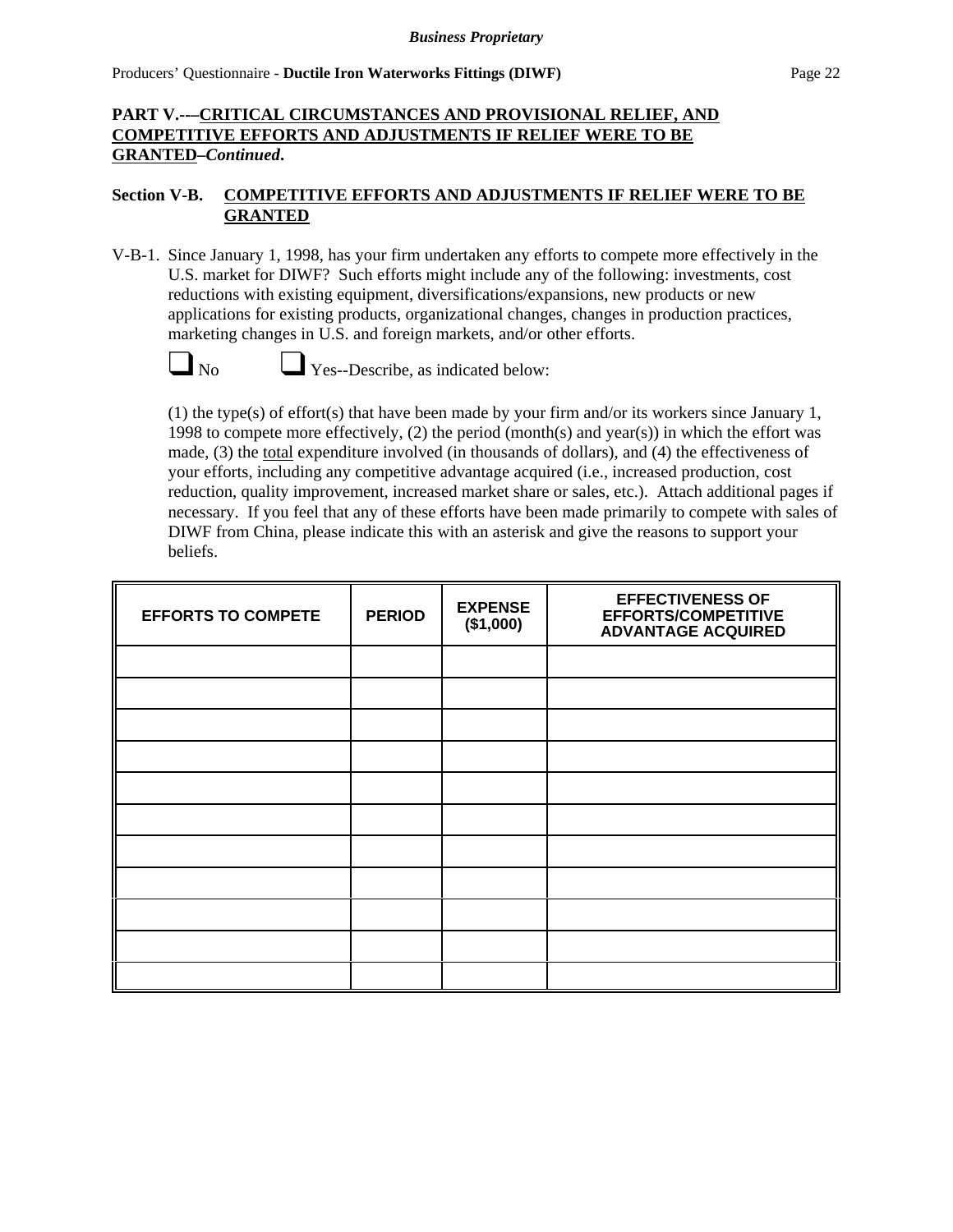#### *Business Proprietary*

### **PART V.--CRITICAL CIRCUMSTANCES AND PROVISIONAL RELIEF, AND COMPETITIVE EFFORTS AND ADJUSTMENTS IF RELIEF WERE TO BE GRANTED–***Continued***.**

#### **V-B. COMPETITIVE EFFORTS AND ADJUSTMENTS IF RELIEF WERE TO BE GRANTED**

V-B-2. In the event that the Commission should find market disruption to the U.S. industry producing DIWF , what form of import relief would your firm support? Please rank the following in order of preference from 1 (highest support) to 5 (least support):

| Quota level (specify): |
|------------------------|
|------------------------|

 $\Box$  Increased tariff rate (specify):  $\Box$ 

 $\Box$  Tariff rate quota level (specify):  $\Box$ 

 $\Box$  Orderly marketing arrangements

- $\Box$  Other (describe):  $\Box$ 
	- No restrictions (please check, if applicable)
- V-B-3. If you were to receive import relief as a result of this investigation, would your firm and/or its workers make adjustments in your DIWF operations (in addition to those that you have described in V-2) that will permit you to compete more effectively with imports of DIWF from China after such relief expires?

 $\Box$  No  $\Box$  Yes--Describe these additional adjustment actions below. To the best of your ability, quantify the expected improvement in your firm's competitiveness vis-a-vis imports from China.

| <b>EFFORTS TO COMPETE</b> | <b>PERIOD</b> | <b>EXPENSE</b><br>(\$1,000) | <b>COMPETITIVE ADVANTAGE TO BE</b><br><b>ACQUIRED</b> |
|---------------------------|---------------|-----------------------------|-------------------------------------------------------|
|                           |               |                             |                                                       |
|                           |               |                             |                                                       |
|                           |               |                             |                                                       |
|                           |               |                             |                                                       |
|                           |               |                             |                                                       |
|                           |               |                             |                                                       |
|                           |               |                             |                                                       |
|                           |               |                             |                                                       |
|                           |               |                             |                                                       |
|                           |               |                             |                                                       |
|                           |               |                             |                                                       |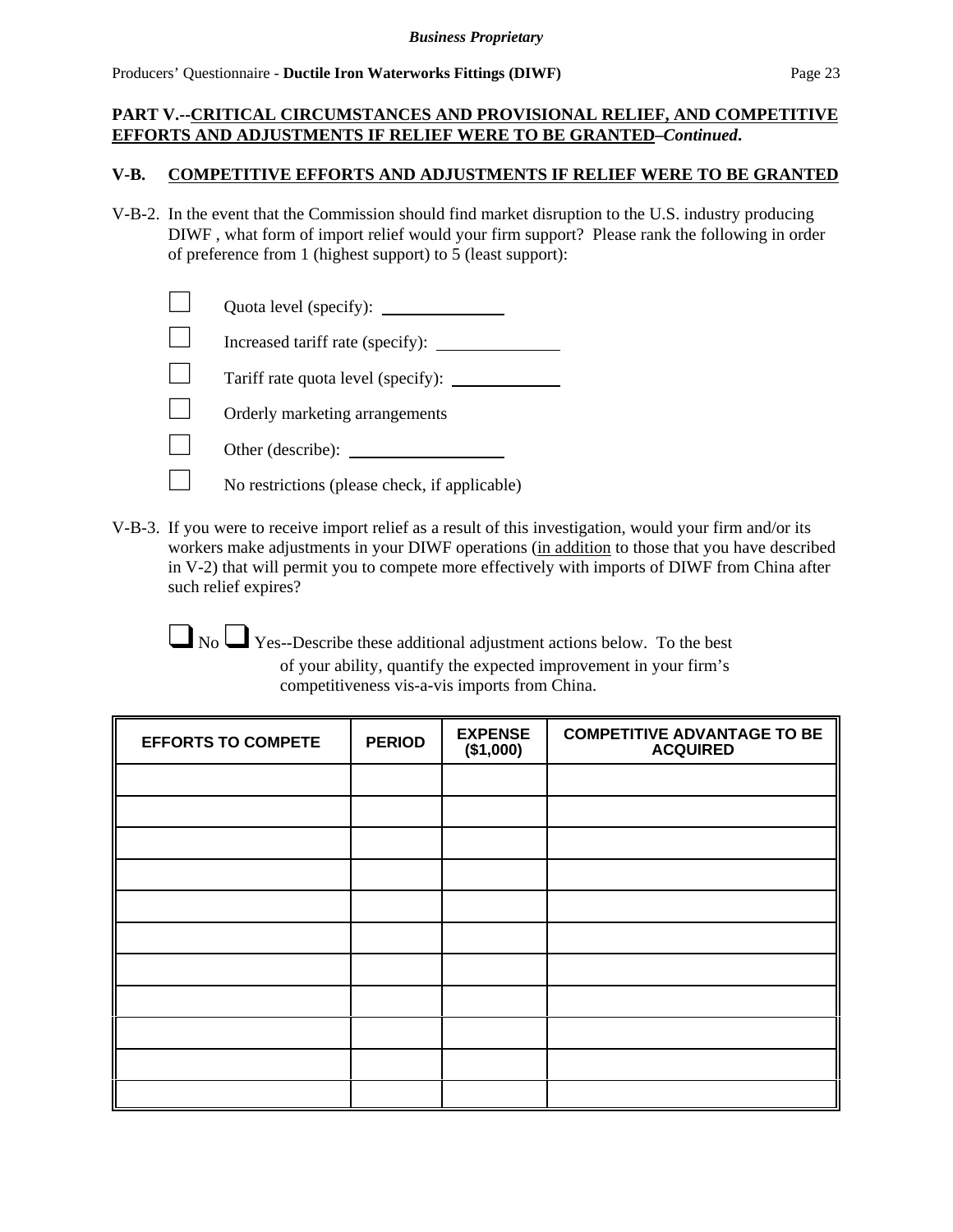### **PART VI.–GRAY IRON WATERWORKS FITTINGS--TRADE AND RELATED INFORMATION**

Further information on this part of the questionnaire can be obtained from Fred Ruggles (202-205-3187 or via E-Mail fruggles@usitc.gov). **Supply all data requested (except for financial data) on a calendar-year basis.**

V-1. Who should be contacted regarding the requested information?

Name and title

Phone No. **E**-mail address

V-2. With respect to your firm's operations on gray iron waterworks fittings, have you, since January 1, 1988, lost sales or revenues or experienced any negative effects on your firm's growth, investment, ability to raise capital, or existing development and production efforts, including efforts to develop a derivative or more advanced version of the product, as a result of imports of DIWF from China?

 $\Box$  Yes--Please describe the lost sales/revenues and/or negative impact.

V-3. Report the information requested on the following page for gray iron waterworks fittings produced in your U.S. establishment(s) during the specified periods. (See product definitions in the instruction booklet). In the space provided below, please indicate whether or not your firm was able to provide accurate figures, or estimates, for the data requested. If not, identify your problems in doing so and indicate the nature (and extent) of any inaccuracies.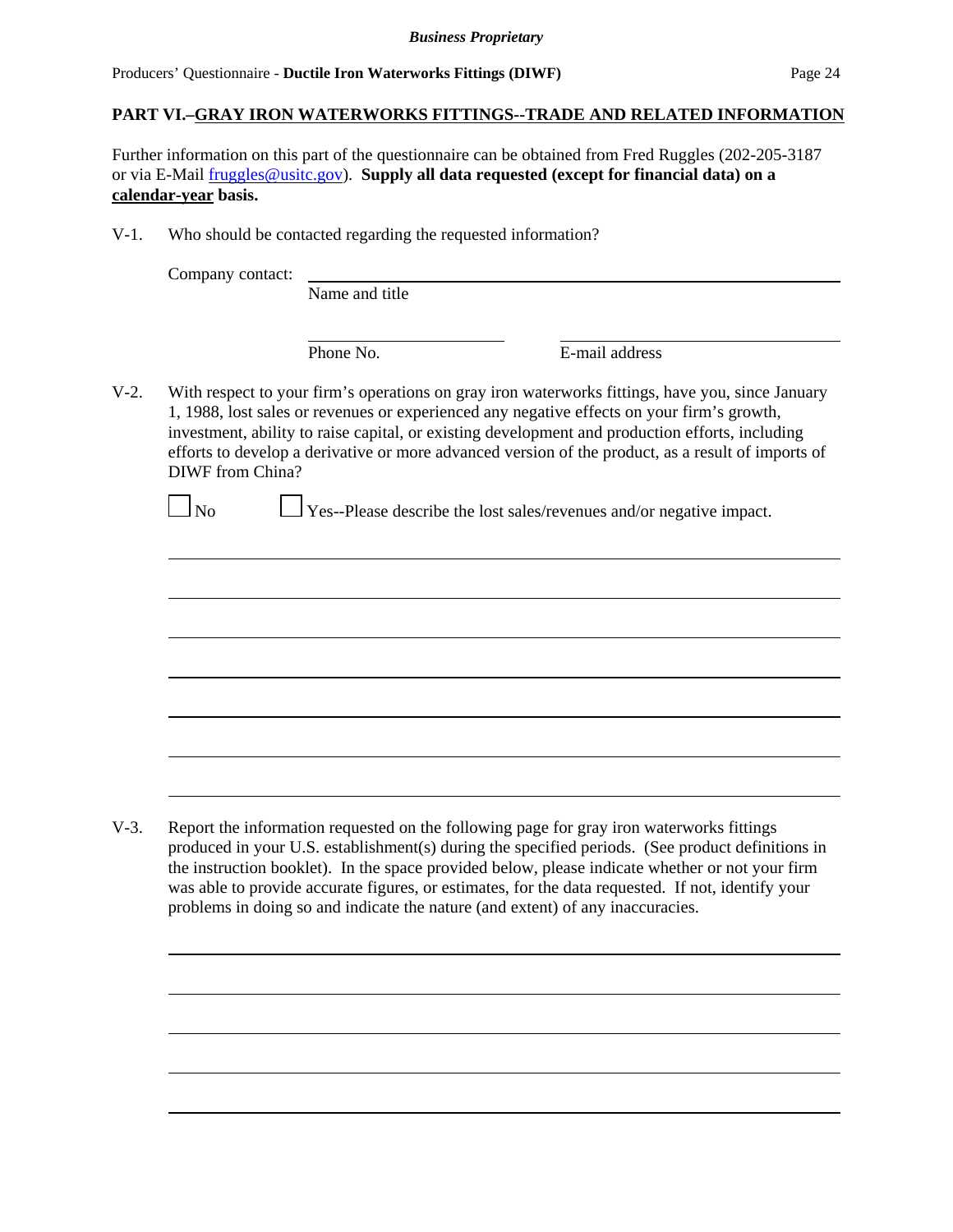#### **PART II.--TRADE AND RELATED INFORMATION--***Continued*

VI-4. **COMPARABILITY OF IRON WATERWORKS FITTINGS**.--Please describe the differences and similarities between ductile and gray iron waterworks fittings for the following factors: (a) **physical properties**; (b) **manufacturing processes**–where and how they are made; (c) **end uses**; and (d) **channels of distribution**--describe the specific customer requirements and channels of distribution/market situation in which the products are sold. Use additional pages as necessary. **(a) Physical properties: (b) Manufacturing processes**: **(c) End uses:**  $\overline{a}$  $\overline{a}$ **(d) Channels of distribution:**  $\overline{a}$  $\overline{a}$